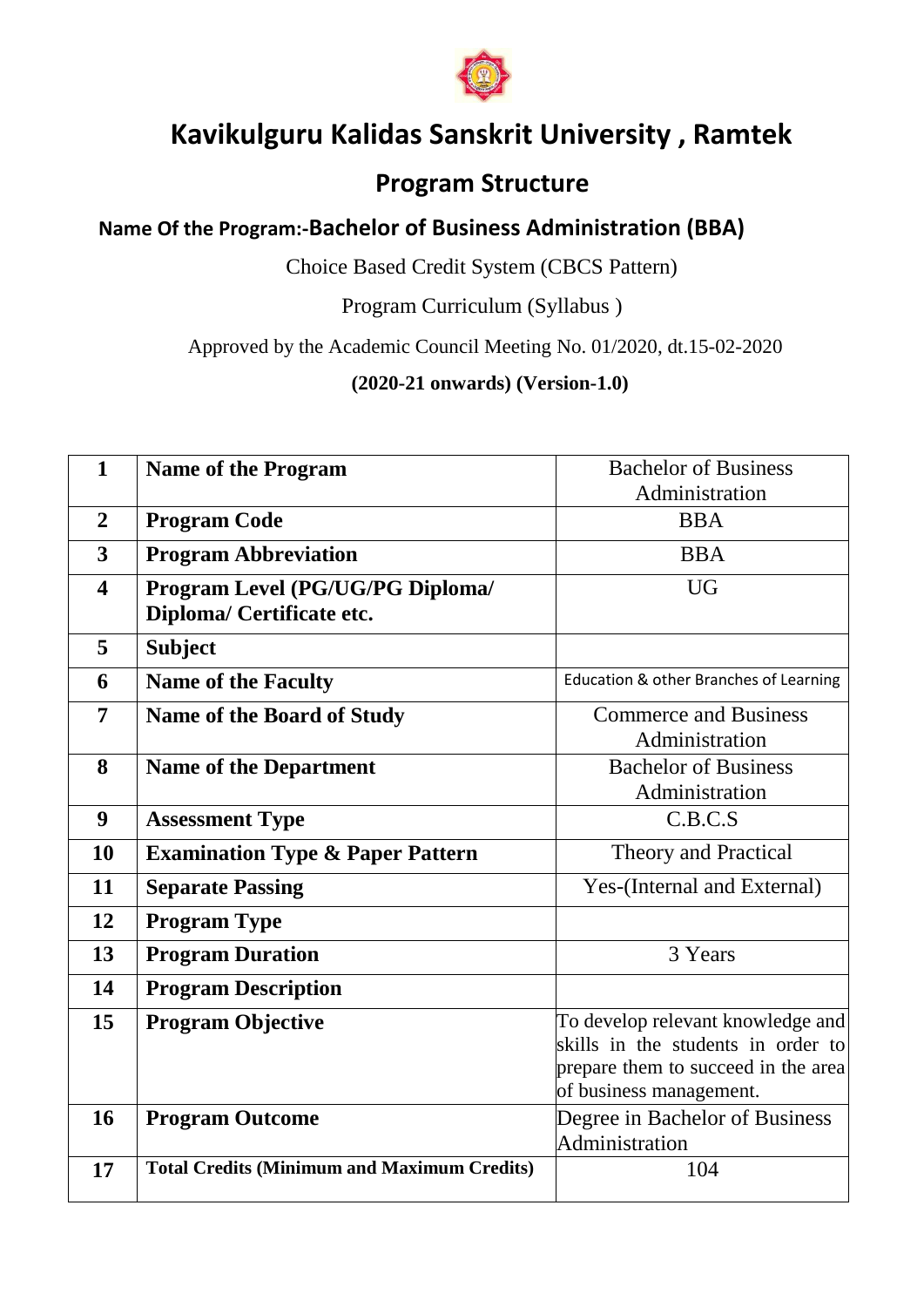| 18                           |                                                                                  | <b>Intake Capacity (One Batch)</b> |                         |                                                      |                 |             |    |               |         |         | 80 to 120                                     |                  |                                        |                                |         |                         |
|------------------------------|----------------------------------------------------------------------------------|------------------------------------|-------------------------|------------------------------------------------------|-----------------|-------------|----|---------------|---------|---------|-----------------------------------------------|------------------|----------------------------------------|--------------------------------|---------|-------------------------|
| 19                           | <b>Medium of Instruction</b>                                                     |                                    |                         |                                                      |                 |             |    |               |         |         | English                                       |                  |                                        |                                |         |                         |
| 20                           | <b>Medium of Examination</b>                                                     |                                    |                         |                                                      |                 |             |    |               |         |         | English                                       |                  |                                        |                                |         |                         |
| 21                           | <b>External Students Admission</b>                                               |                                    |                         |                                                      |                 |             |    |               |         |         |                                               |                  |                                        |                                |         |                         |
| 22                           |                                                                                  | Age Limit (if required)            |                         |                                                      |                 |             |    |               |         |         |                                               |                  |                                        | Not Applicable                 |         |                         |
| 23                           | <b>Eligibility</b>                                                               |                                    |                         |                                                      |                 |             |    |               |         |         |                                               |                  | Passed Std. XII<br>Examination/Minimum |                                |         |                         |
|                              |                                                                                  |                                    |                         |                                                      |                 |             |    |               |         |         | Competency/Vocational<br>Course/Or equivalent |                  |                                        |                                |         |                         |
| 24                           | <b>Total Marks</b>                                                               |                                    |                         |                                                      |                 |             |    |               |         |         |                                               |                  |                                        | 2600                           |         |                         |
| 25                           | <b>Note</b>                                                                      |                                    |                         |                                                      |                 |             |    |               |         |         |                                               |                  |                                        |                                |         |                         |
|                              | No. of<br><b>Tutorial</b><br>$(*T)$ /<br>Lecture<br>$(*L)$<br><b>Practical</b>   |                                    |                         |                                                      | <b>Internal</b> |             |    | <b>Theory</b> |         |         | Other                                         |                  |                                        | <b>Subject</b><br><b>Total</b> |         | No. of<br><b>Credit</b> |
| <b>Course</b><br>Code        | $(^{\ast}{\rm P})$ per<br>hours<br>Course<br>week<br>per<br><b>Title</b><br>week |                                    | etc.)                   | (Pr / Desr)<br>/Viva/ Oral/<br><b>Test/Sessional</b> |                 |             |    |               |         |         | ( in case of joint<br>passing)                |                  | (if Credit<br>System is<br>applicable) |                                |         |                         |
|                              |                                                                                  | $\mathbf A$<br>B                   |                         |                                                      |                 | $\mathbf C$ |    |               | $A+B+C$ |         |                                               |                  |                                        |                                |         |                         |
|                              |                                                                                  |                                    |                         |                                                      | <b>Max</b>      | Passing     |    | <b>Max</b>    |         | Passing | Max                                           |                  | Passing                                | Max                            | Passing |                         |
| <b>First Year Semester I</b> |                                                                                  |                                    |                         |                                                      |                 |             |    |               |         |         |                                               |                  |                                        |                                |         |                         |
| <b>BBALI.1</b>               | <b>Sanskrit</b><br>Literature &<br><b>Poetics</b>                                |                                    | 3                       | 1                                                    | 20              |             | 07 |               | 80      | 28      |                                               | 0                | $\bf{0}$                               | 100                            | 35      | 4                       |
| <b>BBAL.2</b>                | <b>English</b><br>Language                                                       |                                    | 3                       | 1                                                    | 20              |             | 07 |               | 80      | 28      |                                               | $\boldsymbol{0}$ | $\bf{0}$                               | 100                            | 35      | 4                       |
| <b>BBACL3</b>                | <b>Fundamentals of</b><br><b>Business</b><br>Management,<br>Ancient &<br>modern  |                                    | $\boldsymbol{4}$        | $\bf{0}$                                             | 20              |             | 07 |               | 80      | 28      |                                               | $\boldsymbol{0}$ | $\bf{0}$                               | 100                            | 35      | $\overline{\mathbf{4}}$ |
| <b>BBACI.4</b>               | Financial<br><b>Accounting</b>                                                   |                                    | $\overline{\mathbf{4}}$ | $\bf{0}$                                             | 20              |             | 07 |               | 80      | 28      |                                               | $\boldsymbol{0}$ | $\boldsymbol{0}$                       | 100                            | 35      | $\overline{\mathbf{4}}$ |
| <b>BBACI.5</b>               | <b>Computer</b><br><b>Applications in</b><br><b>Business</b>                     |                                    | $\mathbf 2$             | $\boldsymbol{2}$                                     | 20              |             | 07 |               | 80      | 28      |                                               | $\bf{0}$         | $\bf{0}$                               | 100                            | 35      | $\boldsymbol{4}$        |
|                              | <b>Semester</b><br><b>Total</b>                                                  |                                    | 16                      | $\overline{\mathbf{4}}$                              |                 | 100         | 35 |               | 400     |         | 140                                           | $\bf{0}$         | $\bf{0}$                               | 500                            | 175     | 20                      |
|                              |                                                                                  |                                    |                         |                                                      |                 |             |    |               |         |         |                                               |                  |                                        |                                |         |                         |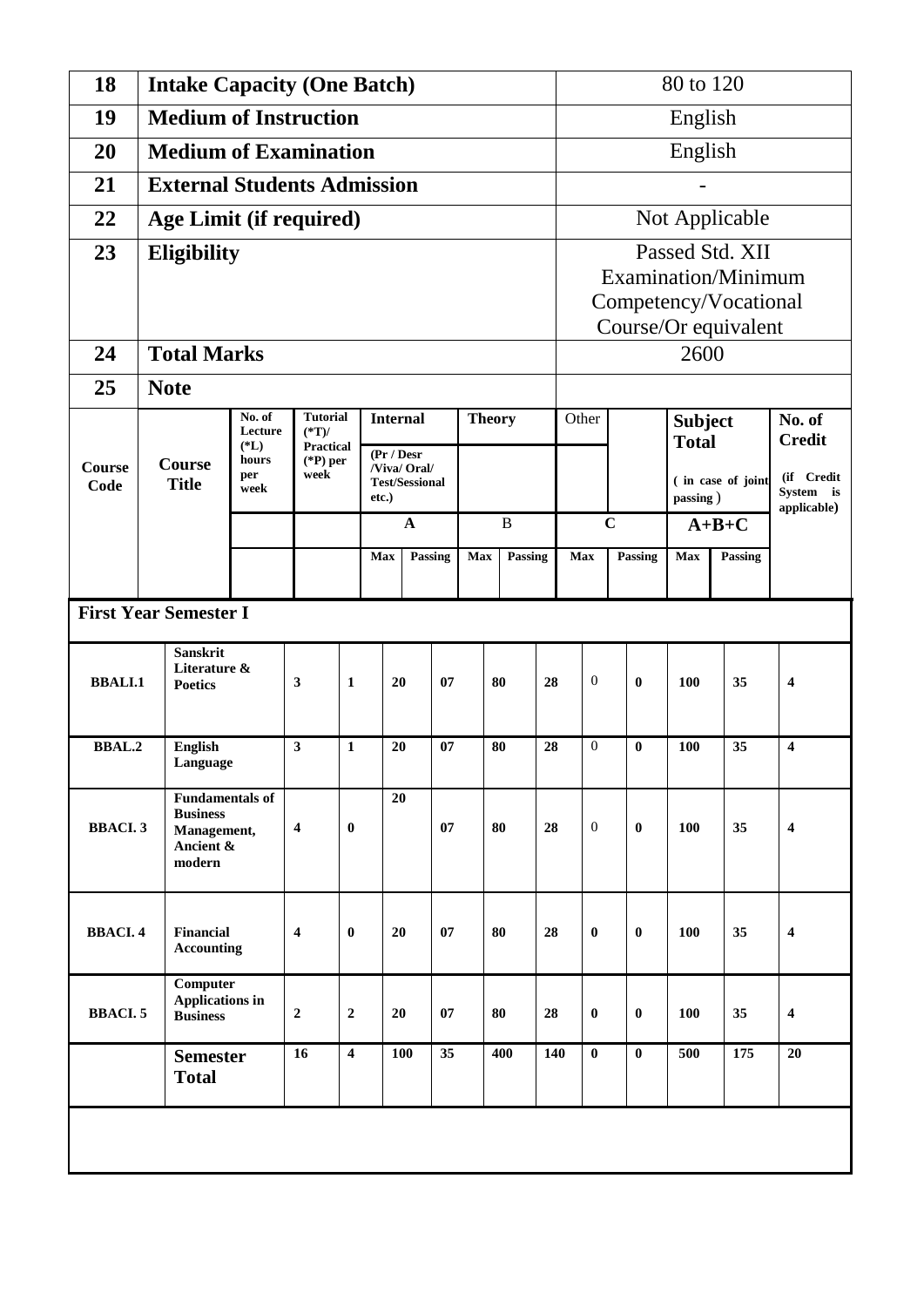| <b>First Year – Semester II</b> |                                                                                  |                         |                |     |    |     |     |                  |                  |      |     |                         |
|---------------------------------|----------------------------------------------------------------------------------|-------------------------|----------------|-----|----|-----|-----|------------------|------------------|------|-----|-------------------------|
| <b>BBA2.1</b>                   | <b>Sanskrit</b><br>literature<br><b>&amp;poetics</b>                             | $\mathbf{3}$            | $\mathbf{1}$   | 20  | 07 | 80  | 28  | $\boldsymbol{0}$ | $\boldsymbol{0}$ | 100  | 35  | $\overline{\mathbf{4}}$ |
| <b>BBA2.2</b>                   | <b>English</b><br>Language                                                       | $\overline{\mathbf{3}}$ | $\mathbf{1}$   | 20  | 07 | 80  | 28  | $\boldsymbol{0}$ | $\boldsymbol{0}$ | 100  | 35  | $\overline{\mathbf{4}}$ |
| <b>BBA2.3</b>                   | <b>Business</b><br><b>Economics</b>                                              | $\overline{\mathbf{4}}$ | $\mathbf{1}$   | 20  | 07 | 80  | 28  | $\boldsymbol{0}$ | $\boldsymbol{0}$ | 100  | 35  | $\overline{\mathbf{4}}$ |
| <b>BBA2.4</b>                   | Cost<br><b>Accounting</b>                                                        | $\overline{\mathbf{4}}$ | $\bf{0}$       | 20  | 07 | 80  | 28  | $\boldsymbol{0}$ | $\bf{0}$         | 100  | 35  | $\overline{\mathbf{4}}$ |
| <b>BBA2.5</b>                   | <b>Business</b><br><b>Mathematics</b><br>and<br>Statistics,<br>&Vedic<br>Math's. | $\overline{\mathbf{4}}$ | $\bf{0}$       | 20  | 07 | 80  | 28  | $\boldsymbol{0}$ | $\boldsymbol{0}$ | 100  | 35  | $\overline{\mathbf{4}}$ |
|                                 | <b>Semester</b><br><b>Total</b>                                                  | 18                      | $\overline{2}$ | 100 | 35 | 400 | 140 | $\bf{0}$         | $\boldsymbol{0}$ | 500  | 175 | 20                      |
| <b>First year Total</b>         |                                                                                  |                         |                | 200 | 70 | 800 | 280 | $\boldsymbol{0}$ | $\boldsymbol{0}$ | 1000 | 350 | 40                      |

 $* L1 = T2 / P2$ 

|                | <b>Second Year -Semester III</b>         |                         |                         |    |    |     |            |                  |                  |     |     |                         |
|----------------|------------------------------------------|-------------------------|-------------------------|----|----|-----|------------|------------------|------------------|-----|-----|-------------------------|
| <b>BBAC3.1</b> | Principles of<br>Marketing<br>Management | $\overline{2}$          | $\overline{2}$          | 20 | 07 | 80  | 28         | $\bf{0}$         | $\boldsymbol{0}$ | 100 | 35  | $\overline{\mathbf{4}}$ |
| <b>BBAC3.1</b> | Principles of<br>Financial<br>Management | $\overline{\mathbf{4}}$ | $\boldsymbol{0}$        | 20 | 07 | 80  | 28         | $\boldsymbol{0}$ | $\boldsymbol{0}$ | 100 | 35  | $\overline{\mathbf{4}}$ |
| <b>BBAC3.1</b> | Principles of<br><b>HR</b><br>Management | $\overline{\mathbf{4}}$ | $\boldsymbol{0}$        | 20 | 07 | 80  | 28         | $\boldsymbol{0}$ | $\boldsymbol{0}$ | 100 | 35  | $\overline{\mathbf{4}}$ |
| <b>BBAC3.1</b> | Environment<br>Management                | $\overline{2}$          | $\overline{2}$          | 20 | 07 | 80  | 28         | $\boldsymbol{0}$ | $\boldsymbol{0}$ | 100 | 35  | $\overline{\mathbf{4}}$ |
|                | <b>Total</b>                             | 12                      | $\overline{\mathbf{4}}$ | 80 | 28 | 320 | <b>112</b> | $\mathbf{0}$     | $\boldsymbol{0}$ | 400 | 140 | 16                      |
|                |                                          |                         |                         |    |    |     |            |                  |                  |     |     |                         |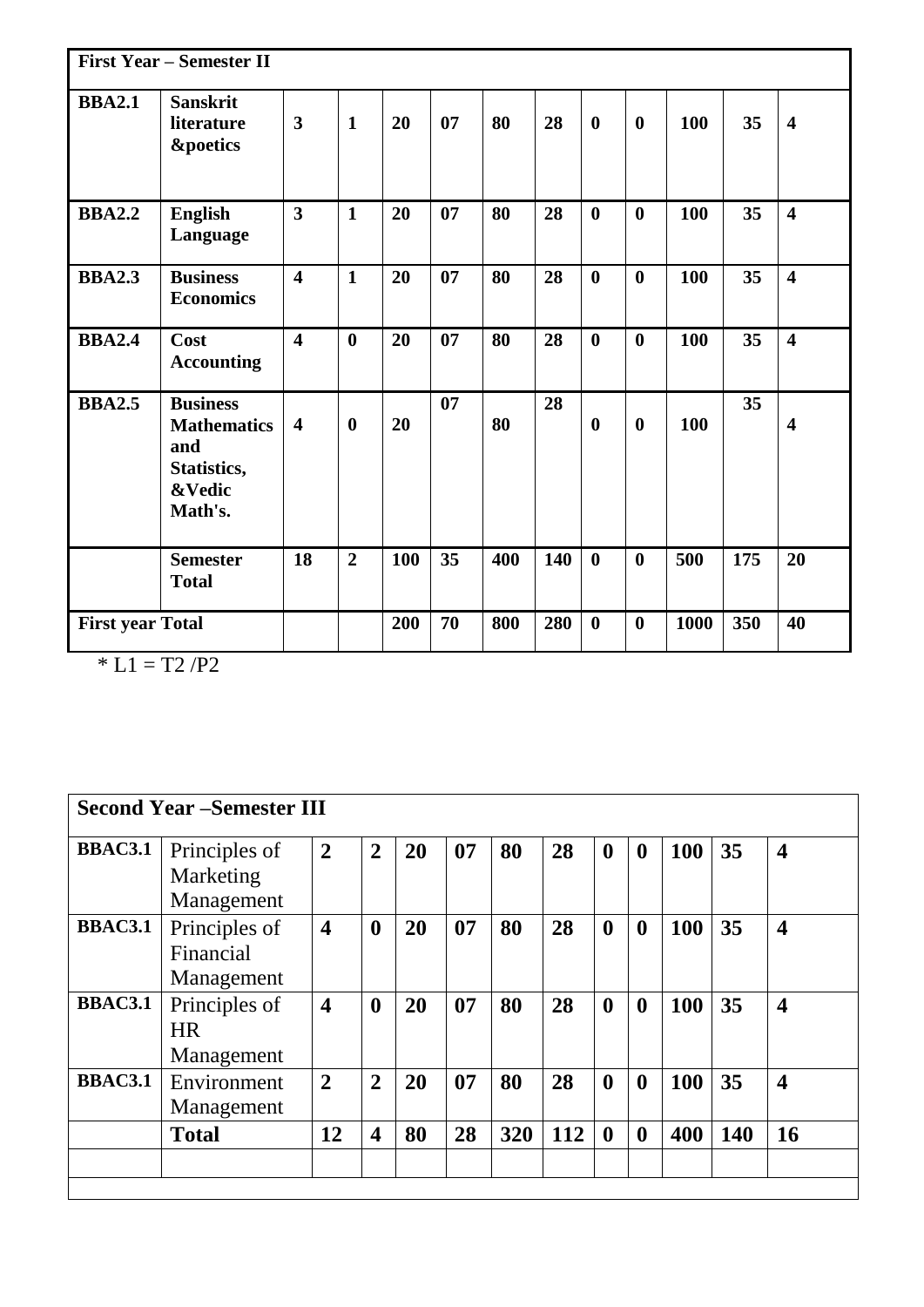|                          | <b>Second Year - Semester IV</b>                     |                         |                         |     |    |                |     |                  |                  |     |     |                         |
|--------------------------|------------------------------------------------------|-------------------------|-------------------------|-----|----|----------------|-----|------------------|------------------|-----|-----|-------------------------|
| <b>BBAC4.1</b>           | <b>Business Law</b>                                  | $\overline{2}$          | $\overline{2}$          | 20  | 07 | 80             | 28  | $\boldsymbol{0}$ | $\boldsymbol{0}$ | 100 | 35  | $\overline{\mathbf{4}}$ |
| <b>BBAC4.2</b>           | International                                        | $\overline{\mathbf{4}}$ | $\boldsymbol{0}$        | 20  | 07 | 80             | 28  | $\boldsymbol{0}$ | $\boldsymbol{0}$ | 100 | 35  | $\overline{\mathbf{4}}$ |
|                          | <b>Business</b>                                      |                         |                         |     |    |                |     |                  |                  |     |     |                         |
|                          | Environment                                          |                         |                         |     |    |                |     |                  |                  |     |     |                         |
| <b>BBAC4.3</b>           | Money,                                               | $\overline{\mathbf{4}}$ | $\boldsymbol{0}$        | 20  | 07 | 80             | 28  | $\boldsymbol{0}$ | $\boldsymbol{0}$ | 100 | 35  | $\overline{\mathbf{4}}$ |
|                          | Banking and                                          |                         |                         |     |    |                |     |                  |                  |     |     |                         |
|                          | Finance                                              |                         |                         |     |    |                |     |                  |                  |     |     |                         |
| <b>BBAC4.4</b>           | <b>Business</b>                                      | $\overline{\mathbf{4}}$ | $\boldsymbol{0}$        | 20  | 07 | 80             | 28  | $\boldsymbol{0}$ | $\boldsymbol{0}$ | 100 | 35  | $\overline{\mathbf{4}}$ |
|                          | Ethics and                                           |                         |                         |     |    |                |     |                  |                  |     |     |                         |
|                          | Corporate                                            |                         |                         |     |    |                |     |                  |                  |     |     |                         |
|                          | Governance                                           |                         |                         |     |    |                |     |                  |                  |     |     |                         |
|                          | <b>Total</b>                                         | 14                      | $\overline{2}$          | 80  | 28 | 320            | 112 | $\boldsymbol{0}$ | $\boldsymbol{0}$ | 400 | 140 | 16                      |
|                          | Elective Paper (any one of the following be offered) |                         |                         |     |    |                |     |                  |                  |     |     |                         |
| <b>Second Year Total</b> |                                                      |                         |                         | 160 | 56 | 640            | 224 | $\boldsymbol{0}$ | $\boldsymbol{0}$ | 800 | 280 | 32                      |
|                          |                                                      |                         |                         |     |    |                |     |                  |                  |     |     |                         |
|                          |                                                      |                         |                         |     |    |                |     |                  |                  |     |     |                         |
|                          | <b>Third Year - Semester V</b>                       |                         |                         |     |    |                |     |                  |                  |     |     |                         |
| <b>BBAC5.1</b>           | Company Law                                          | $\overline{2}$          | $\overline{2}$          | 20  | 07 | 80             | 28  | $\boldsymbol{0}$ | $\boldsymbol{0}$ | 100 | 35  | $\overline{\mathbf{4}}$ |
| <b>BBAC5.2</b>           | Principles of                                        | $\overline{\mathbf{4}}$ | $\bf{0}$                | 20  | 07 | 80             | 28  | $\boldsymbol{0}$ | $\boldsymbol{0}$ | 100 | 35  | $\overline{\mathbf{4}}$ |
|                          | Operations                                           |                         |                         |     |    |                |     |                  |                  |     |     |                         |
|                          | Management                                           |                         |                         |     |    |                |     |                  |                  |     |     |                         |
| <b>BBAC5.3</b>           | Research<br>Methodology                              | $\overline{\mathbf{4}}$ | $\bf{0}$                | 20  | 07 | 80             | 28  | $\boldsymbol{0}$ | $\boldsymbol{0}$ | 100 | 35  | $\overline{\mathbf{4}}$ |
| <b>BBAC5.4</b>           | Entrepreneurship<br>Development                      | $\overline{2}$          | $\overline{2}$          | 20  | 07 | 80             | 28  | $\boldsymbol{0}$ | $\boldsymbol{0}$ | 100 | 35  | $\overline{\mathbf{4}}$ |
|                          | Internship 4<br><b>Weeks Duration</b>                |                         |                         | ä,  | ä, | $\blacksquare$ | ä,  | $\blacksquare$   | $\blacksquare$   | ä,  | ä,  | <b>Grade</b>            |
|                          | <b>Total</b>                                         | 12                      | $\overline{\mathbf{4}}$ | 80  | 28 | 320            | 112 | $\boldsymbol{0}$ | $\boldsymbol{0}$ | 400 | 140 | 16                      |
|                          |                                                      |                         |                         |     |    |                |     |                  |                  |     |     |                         |
|                          |                                                      |                         |                         |     |    |                |     |                  |                  |     |     |                         |

**Third Year – Semester VI**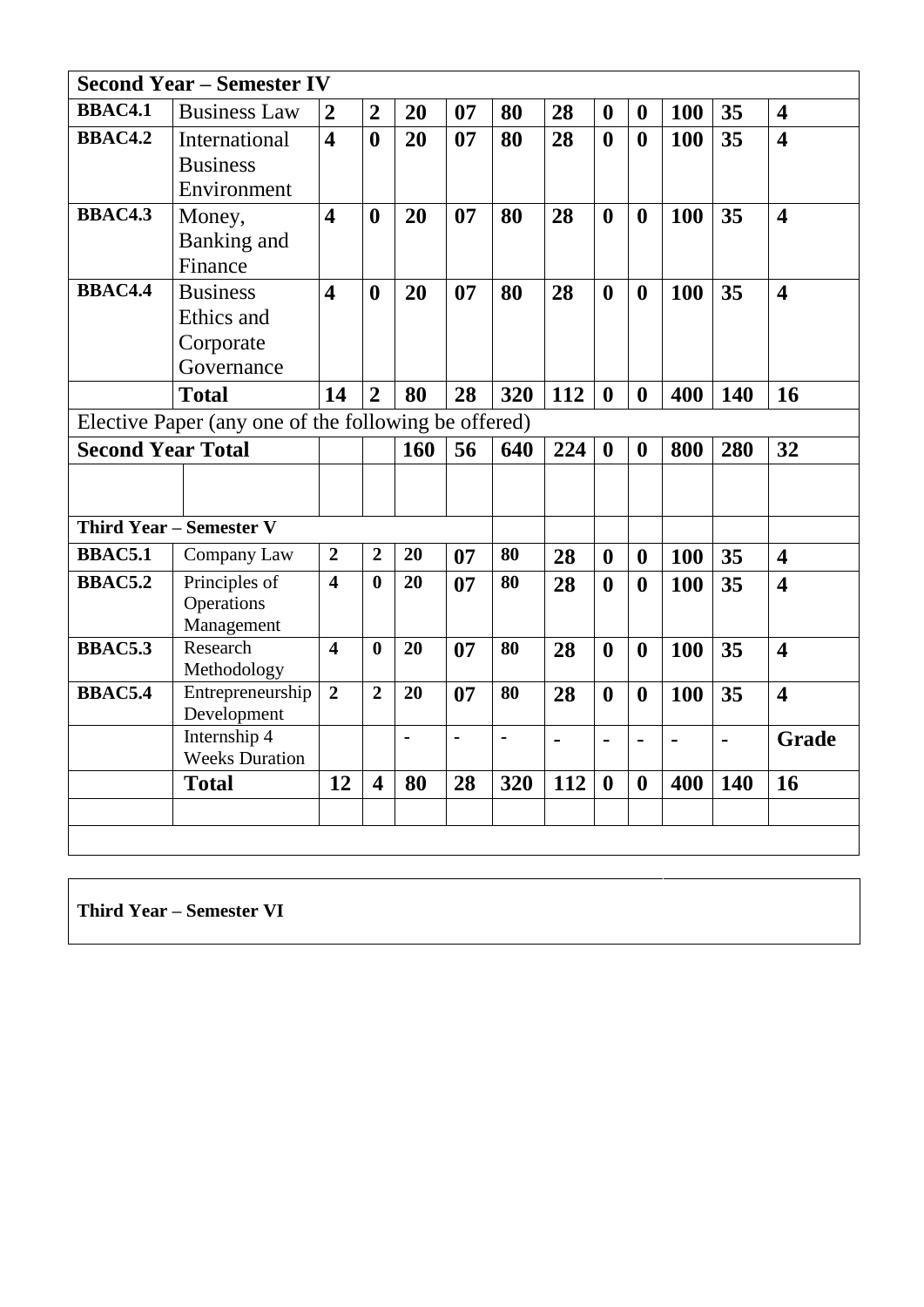| <b>BBAC6.1</b>                                                                                                                                                    | Elective-I                                                                                                                                                                                                                                                                                                                                       | $\overline{2}$ | $\overline{2}$ | 20 | 07 | 80 | 28 | $\boldsymbol{0}$ | $\boldsymbol{0}$ | <b>100</b> | 35 | <b>100</b>   |
|-------------------------------------------------------------------------------------------------------------------------------------------------------------------|--------------------------------------------------------------------------------------------------------------------------------------------------------------------------------------------------------------------------------------------------------------------------------------------------------------------------------------------------|----------------|----------------|----|----|----|----|------------------|------------------|------------|----|--------------|
|                                                                                                                                                                   | Marketing-<br>1. Fundamental of<br>Marketing<br>Management<br>2. Advanced Marking<br>Management<br>Finance-<br>1. Fundamentals of<br><b>Business Finance</b><br>2. Advanced Financial<br>Management<br><b>Human Resource</b><br>1. Fundamentals of<br>Human Resource<br>Management<br>2. Advanced Human<br>Resource<br>Management                |                |                |    |    |    |    |                  |                  |            |    |              |
| <b>BBAC6.2</b>                                                                                                                                                    | Elective-II<br>Marketing-<br>1. Fundamental of<br>Marketing<br>Management<br>2. Advanced Marking<br>Management<br>Finance-<br>1. Fundamentals of<br><b>Business Finance</b><br>2. Advanced Financial<br>Management<br><b>Human Resource</b><br>1. Fundamentals of<br>Human Resource<br>Management<br>2. Advanced Human<br>Resource<br>Management | $\overline{2}$ | $\overline{2}$ | 20 | 07 | 80 | 28 | $\boldsymbol{0}$ | $\boldsymbol{0}$ | 100        | 35 | <b>100</b>   |
| <b>BBAC6.3</b>                                                                                                                                                    | Project                                                                                                                                                                                                                                                                                                                                          |                |                |    |    |    |    |                  |                  |            |    | 200<br>marks |
|                                                                                                                                                                   |                                                                                                                                                                                                                                                                                                                                                  |                |                |    |    |    |    |                  |                  |            |    |              |
|                                                                                                                                                                   | Elective Paper (any one of the following be offered)                                                                                                                                                                                                                                                                                             |                |                |    |    |    |    |                  |                  |            |    |              |
| Third Year Total                                                                                                                                                  |                                                                                                                                                                                                                                                                                                                                                  |                |                |    |    |    |    |                  |                  |            |    |              |
| <b>Final Total</b>                                                                                                                                                |                                                                                                                                                                                                                                                                                                                                                  |                |                |    |    |    |    |                  |                  |            |    | 2600         |
|                                                                                                                                                                   |                                                                                                                                                                                                                                                                                                                                                  |                |                |    |    |    |    |                  |                  |            |    |              |
| Name of the Faculty - Commerce<br><b>Programe - Bachelor of Business Administration</b>                                                                           |                                                                                                                                                                                                                                                                                                                                                  |                |                |    |    |    |    |                  |                  |            |    |              |
| Eligibility :- Passed Std. XII Examination / minimum Competency Vocational<br>:- English Duration :- 3 Yrs.<br><b>Courses Medium</b><br><b>Total Mark :- 2600</b> |                                                                                                                                                                                                                                                                                                                                                  |                |                |    |    |    |    |                  |                  |            |    |              |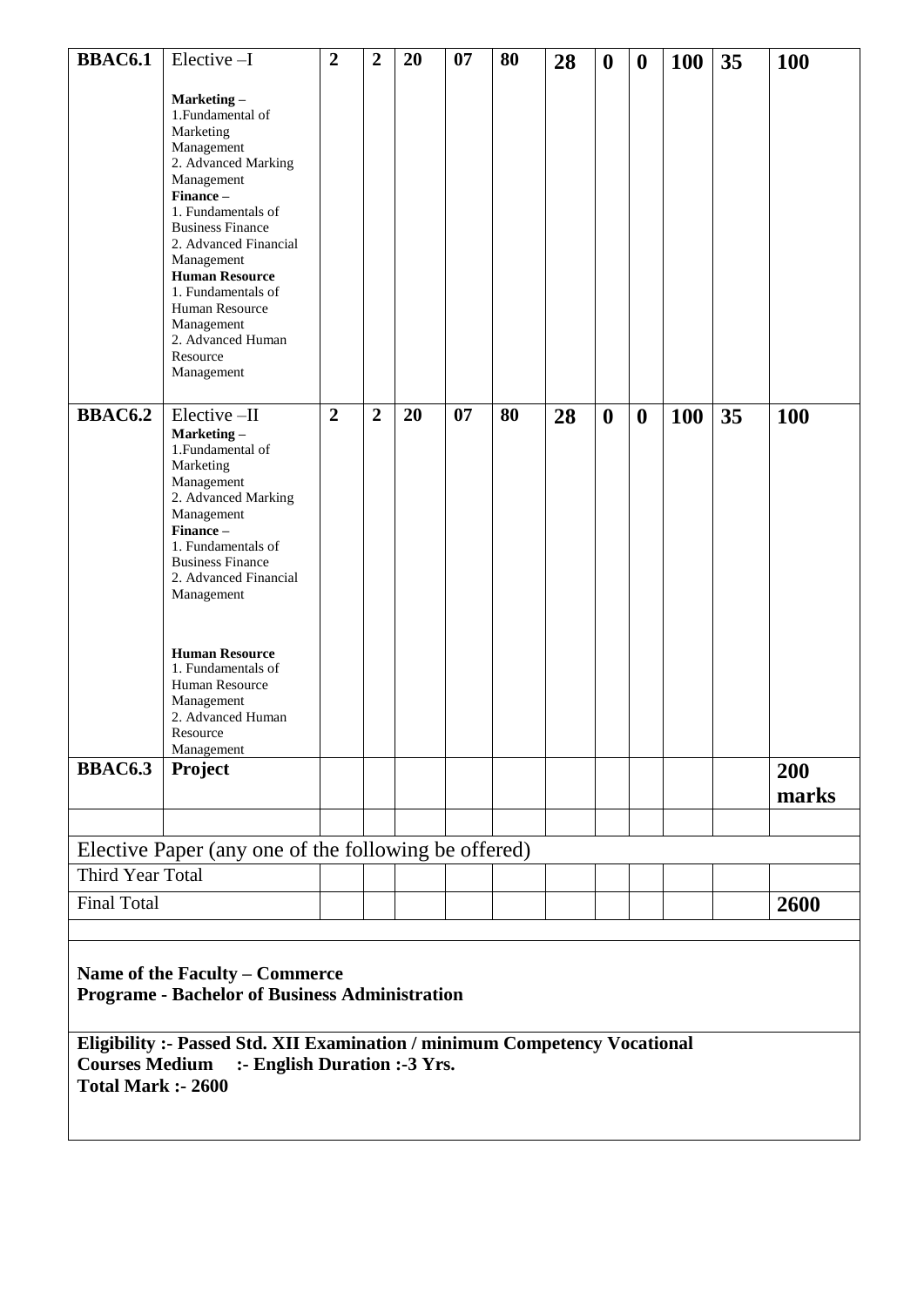Credit Points :- Total credits for **104**Programme. 4 Credits for per course. I Credit is construed as sponding to approximately 30 to 40 learning hours.

The Performance of the learners shall be evaluated into two components. The learner's performance shall be assessed by Internal Assessment with 40% marks in the first component by conducting the Semester End Examination with 60% marks in the second component. The allocation of marks for the Internal Assessment and Semester End Examinations are as shown below:-

|                | a) Internal Assessment $-20\%$ for each course.                                                                                                        |                                                                |
|----------------|--------------------------------------------------------------------------------------------------------------------------------------------------------|----------------------------------------------------------------|
| Sr. No.        | <b>Particulars</b>                                                                                                                                     | <b>Marks</b>                                                   |
| $\mathbf{1}$   | Assignment                                                                                                                                             | 5                                                              |
| $\overline{2}$ | Seminar presentation                                                                                                                                   | 5                                                              |
| 3              | Active participation in routine instructional deliveries (and in practical<br>work, tutorial, field work etc as the case may be)                       | 5                                                              |
| $\overline{4}$ | Overall conduct as a responsible learner, mannerism and articulation and<br>exhibit of leadership qualities in organizing related academic activities. | 5                                                              |
|                | <b>Course Detail</b>                                                                                                                                   |                                                                |
| 1              | <b>Course Name</b>                                                                                                                                     | <b>Bachelor of</b><br><b>Business</b><br><b>Administration</b> |
| $\overline{2}$ | <b>Course Code</b>                                                                                                                                     |                                                                |
| 3              | Course Level - PG/UG/PG Diploma / Diploma certificate etc.                                                                                             | <b>UG</b>                                                      |
| $\overline{4}$ | <b>Course Mode - Text Reading /Practical / Laboratory</b>                                                                                              | All                                                            |
| 5              | <b>Course Type</b> $-$ a) Elective Hard Core b) Elective Soft Core c)<br>Foundation d) Compulsory                                                      |                                                                |
| 5              | <b>Course Credits</b>                                                                                                                                  | 104                                                            |
| 6              | <b>Course Objective</b>                                                                                                                                |                                                                |
| 7              | <b>Course Outcome</b>                                                                                                                                  |                                                                |
| 8              | <b>Course Prerequisite</b>                                                                                                                             |                                                                |
| 9              | <b>Focus Of the Course (For Teacher)</b>                                                                                                               |                                                                |

## **Name of the Program – Bachelor of Business Administration Internal Assessment 20marks.**

| 1. Seminar and Assignment $10_{-+10}$<br><b>Paper Pattern</b> | <b>Ouestion out of</b> | <b>Per Question Marks</b> |
|---------------------------------------------------------------|------------------------|---------------------------|
| Q. 1 Long Answer                                              | 50ut of 8              | $5X10 = 50$ Marks         |
| Q. 2 Short Answer                                             | 5 Out of 8             | $5 X 5 = 25 Marks$        |
| Q. 3 Objectives/MCQs                                          | 50ut of 8              | $5 X 1 = 5 Marks$         |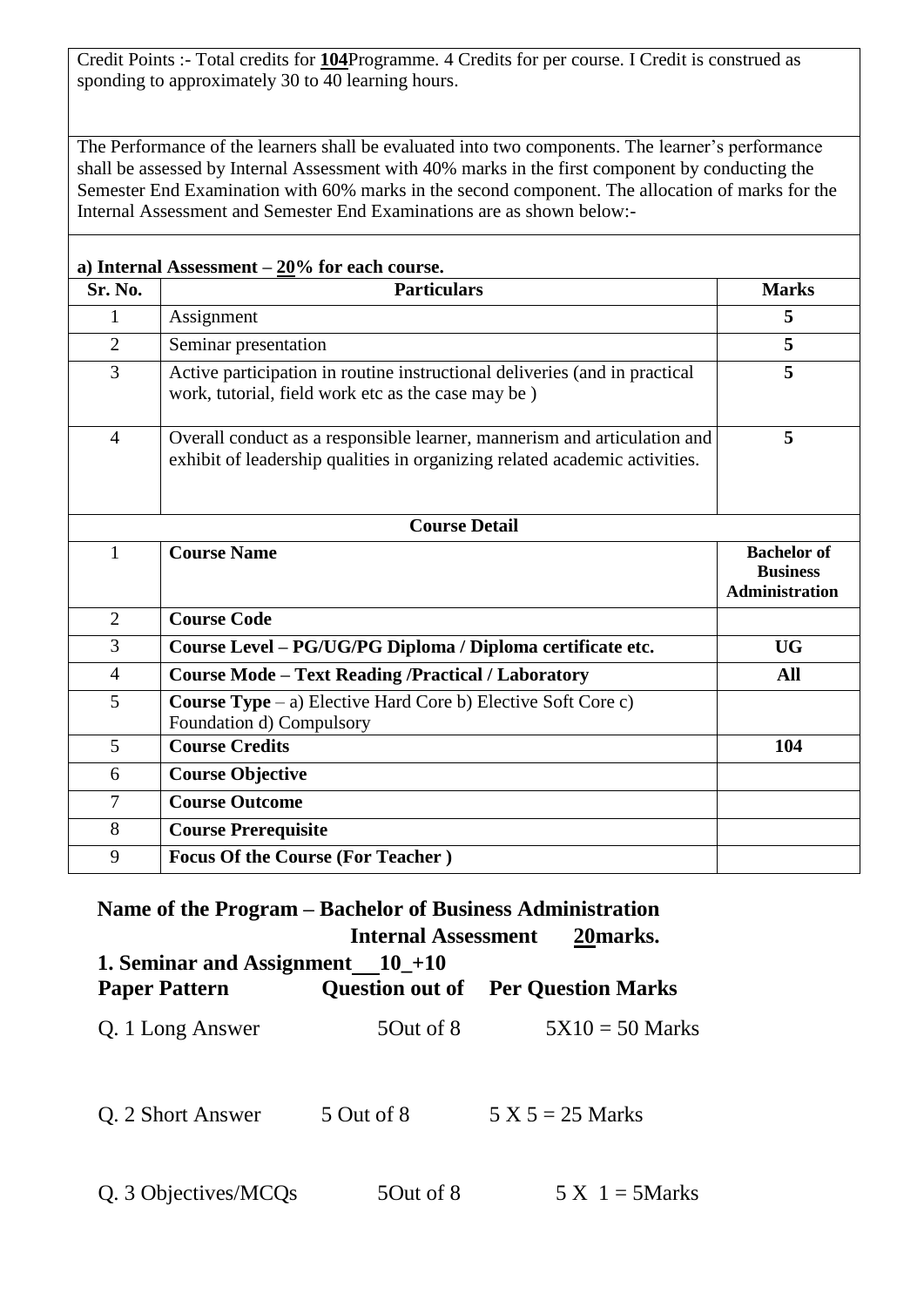## **KALIDAS SANSKRIT UNIVERSITY, RAMTEK**

## **SYLLABUS**

## **Bachelor of Business Administration (BBA)**

## **Three Year Degree Course**

### **SEMESTER – I**

## **Course-I-Sanskrit Literature& Poetics (BBA-I-1) Credits- 4 100 marks**

1. Neetishatakam (Complete) 80 Marks

### **Theory: 80 Marks Internal Assessment: 20 Marks**

#### **Paper Pattern-**

| Q.1. Translate any four verses out of 6.                                       | $4 \times 5 = 20 M$  |  |  |  |  |
|--------------------------------------------------------------------------------|----------------------|--|--|--|--|
| Q.2. Explain with reference to context. Any four out of 6. $4 \times 5 = 20$ M |                      |  |  |  |  |
| Q.3. Long answer questions. Any two out of four.                               | $2 \times 15 = 30$ M |  |  |  |  |
| Q.4. Short notes on any two out of four.                                       | $2 x 5 = 10 M$       |  |  |  |  |
| Reference Books-                                                               |                      |  |  |  |  |
| Neetishatakam – Chaukhamba Prakashan, Varanasi.                                |                      |  |  |  |  |
| Neetishatakam - Prasad Prakashan, Pune. Suyog Prakashan - Amravati.            |                      |  |  |  |  |

## **Course-II- English Language** (BBA-I-2)

 $\overline{\phantom{a}}$ 

| Credits-04                                                               | <b>Total Marks 100</b> |
|--------------------------------------------------------------------------|------------------------|
| Unit I : Prose                                                           | 20 Marks               |
| <b>Prescribed Lessons</b>                                                |                        |
| 1. InSahyadri Hills, A Lesson in Humility-SudhaMurty                     |                        |
| 2. Uncle Podgier Hang a Picture- Jerome K. Jerome                        |                        |
| <b>Unit II: Poetry</b>                                                   | 20 Marks               |
| 1. Where the Mind is Without Fear-Rabindranath Tagore                    |                        |
| 2. The Toys- Coventry Patmore                                            |                        |
| <b>Unit III: Short Stories</b>                                           | 20 Marks               |
| 1. Why I Want a Wife- Judy Brady                                         |                        |
| 2. The Selfish Giant-Oscar Wilde                                         |                        |
| Unit IV: Grammar & Vocabulary                                            | 20 Marks               |
| (i) Articles (5 marks)                                                   |                        |
| (ii) Preposition (5 marks)                                               |                        |
| iii) Synonyms and Antonyms $(5+5=10 \text{ marks})$                      |                        |
| Unit V: Conversational Skills (Step Up I) (Internal assessment) 20 Marks |                        |
| Internal assessment will be based on:                                    |                        |
| i) Viva -10 marks                                                        |                        |
| ii) Assignments-10 marks                                                 |                        |
|                                                                          |                        |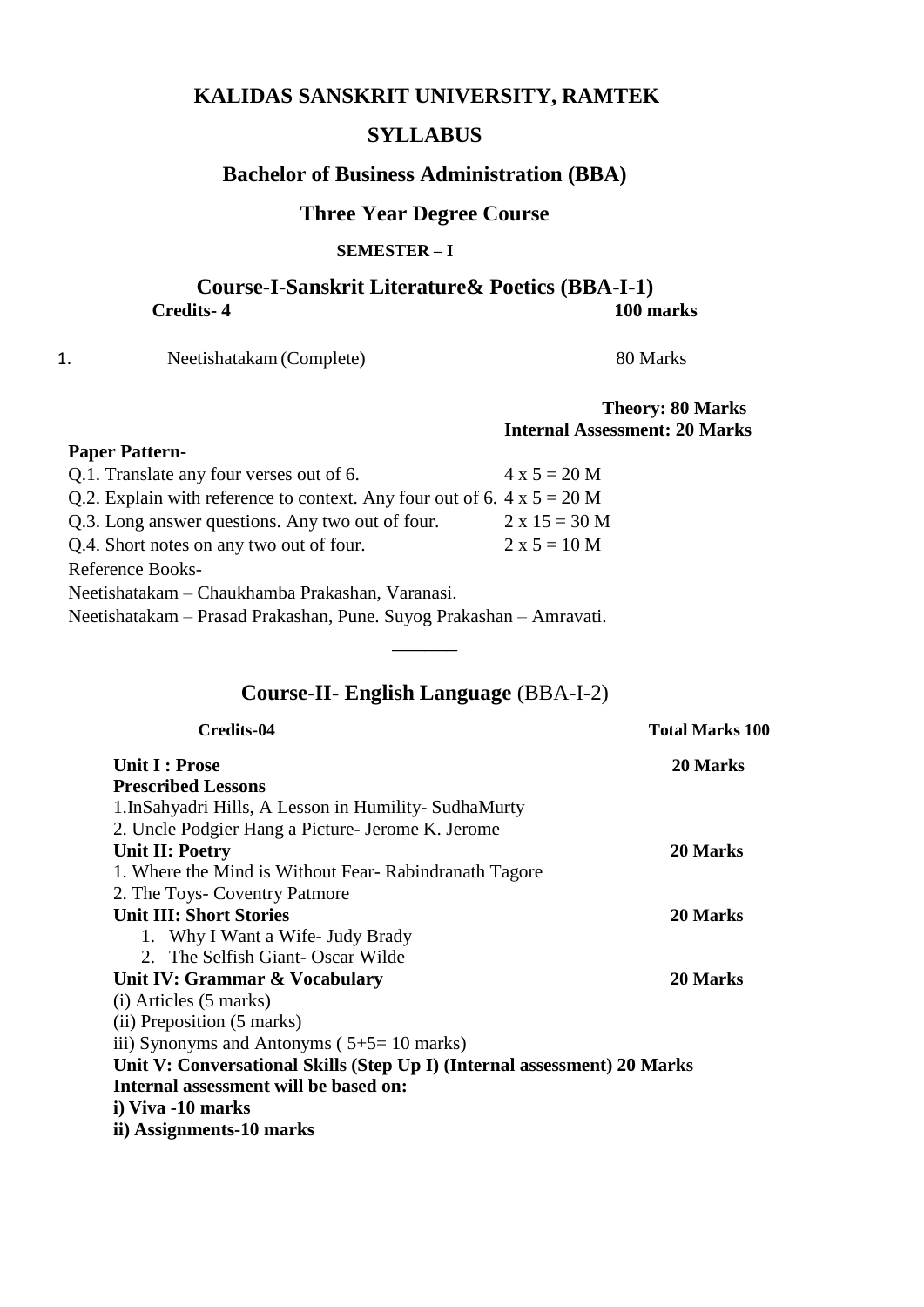- 1. Making Introduction
- 2. Greeting People
- 3. Talking about family
- 4. Describing people, places, animals
- 5. Expressing feelings
- 6. Inviting, Suggesting, Accepting, Refusing

### **Theory: 80 Marks Internal Assessment: 20 Marks**

|                 | Paper Pattern-                                                                              |                |
|-----------------|---------------------------------------------------------------------------------------------|----------------|
|                 | Q.1 (A) Five questions on Articles                                                          | 5 Marks        |
|                 | (B) Five questions on Prepositions                                                          | 5 Marks        |
|                 | (C) Five questions out of eight on Synonyms                                                 | 5 Marks        |
|                 | (D) Five questions out of eight on Antonyms                                                 | 5 Marks        |
| Q <sub>2</sub>  | (A) Three SAQs with internal choice to be answered in about                                 |                |
|                 | 75 words each from Unit I (prescribed lessons)                                              | $3x5 = 15$     |
|                 | (B) Five very short answer questions on Unit I(prescribed lessons) to be                    |                |
|                 | Answered in one or two sentences each                                                       | $5x1=05$       |
| Q <sub>.3</sub> | (A) Three SAQs with internal choice to be answered in about                                 |                |
|                 | 75 words each from Unit II (prescribed poems)                                               | $3x5 = 15$     |
|                 | (Note: Internal choice should be from two different lessons)                                |                |
|                 | (B) Five very short answer questions on the prescribed poems                                |                |
|                 | To be answered in one or two sentences each                                                 | $5x1=05$       |
| Q.4             | (A) Three SAQs with internal choice to be answered in about 75 words                        |                |
|                 | Each from Unit III (prescribed Short stories)                                               | $3 \times 5 =$ |
| 15              |                                                                                             |                |
|                 | (B) Five very short answer questions on the prescribed short Stories                        |                |
|                 | To be answered in one or two sentences each.                                                | $5x1=05$       |
|                 | <b>Prescribed Books-</b>                                                                    |                |
|                 | 1. The Knowledge Tree Edited by Urmila Dabir, PriyaWanjari, Kapil Singhel,                  |                |
|                 | SuchitaMarathePalnitkar& Nitin Mathankar (Orient Blackswan)                                 |                |
|                 | 2. Improve Your English (Step Up - I) Edited by Lovely Menachery&MalatiPanga                |                |
|                 | (Foundation Books)                                                                          |                |
|                 | <b>Recommended Books-</b>                                                                   |                |
|                 | 1. Learner's English Grammar and Composition by N.D.V. Prasad (S. Chand & Company           |                |
| Ltd.)           |                                                                                             |                |
|                 | 2. English Grammar, Composition & Usage by J.C. Nesfield (Macmillan India Ltd.)             |                |
|                 | 3. English for Practical Purposes by Z. N. Patil, B.S. Walke, Ashok Throat, Zeenat Merchant |                |
|                 | (Macmillan)                                                                                 |                |

3. English Conversation Practice by Grant Taylor (Tata McGraw- Hill)

-----------------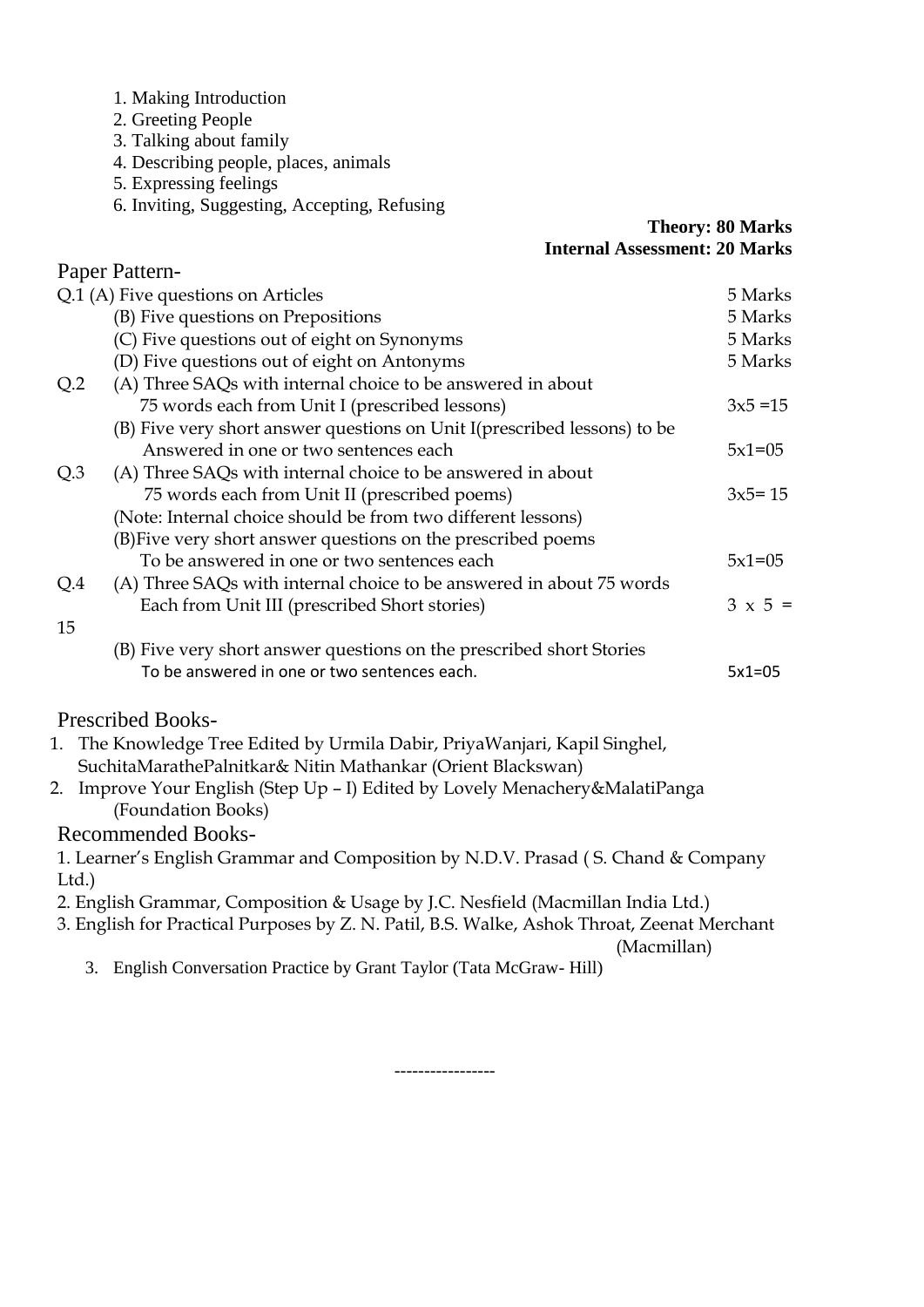## **Course-III** -**Fundamentals of Business Management (BBA-I-3)**

**Objective:** The course aims to provide basic knowledge to the students about the organization and management of a business enterprise.

**Introduction:** Nature, function, definition, scope and importance of management, Functions of a manager, is management a science or art? Management and administration, Management as a profession, Professionalism of management in India, Skills required of manager, Classification of skills

**Unit-I: 20 mark**

**Development of Management Thought:** Scientific management; Contribution of Taylor, Fayol, Mary Follet, Elton Mayo; Hawthorne experiments, Contingency approach

**Management Planning:** Concept of planning, objectives, Nature, Types of plan, Stages involved in planning, Characteristics of a good plan, Importance, Limitations of planning, Making planning effective

**Decision Making:** Concept, characteristics of decisions, Types of decisions, Steps Involved in decision making, Importance of decision making, Methods of decision making

### **Unit-III: 20 mark**

**Organisation:** Concepts, Principles of organization, Importance, Features of good organization structure, Types of Organization structures, Centralization vs. Decentralization of authority; Delegation of Authority

**Unit-IV: 20 mark**

Directing, Leadership Concept and Styles, Participative Management, Motivation Concept, Theories: Maslow, Hertzberg, Coordination, Control

#### **Books Recommended:**

- 1. **Essential of Business Administration**, K.Aswathapa, Himalaya Publishing House.
- 2. **Management: Concept and Strategies**, J. S. Chandan, Vikas Publishing.
- 3. **Principles of Management**, Tripathi, Reddy, Tata McGraw Hill.
- 4. **Principles of Management**, Ramasamy T, Himalaya Publishing House .
- 5. **Principles of Business Management**, Sherlekar, Himalaya Publishing House.

## **Unit-II: 20 mark**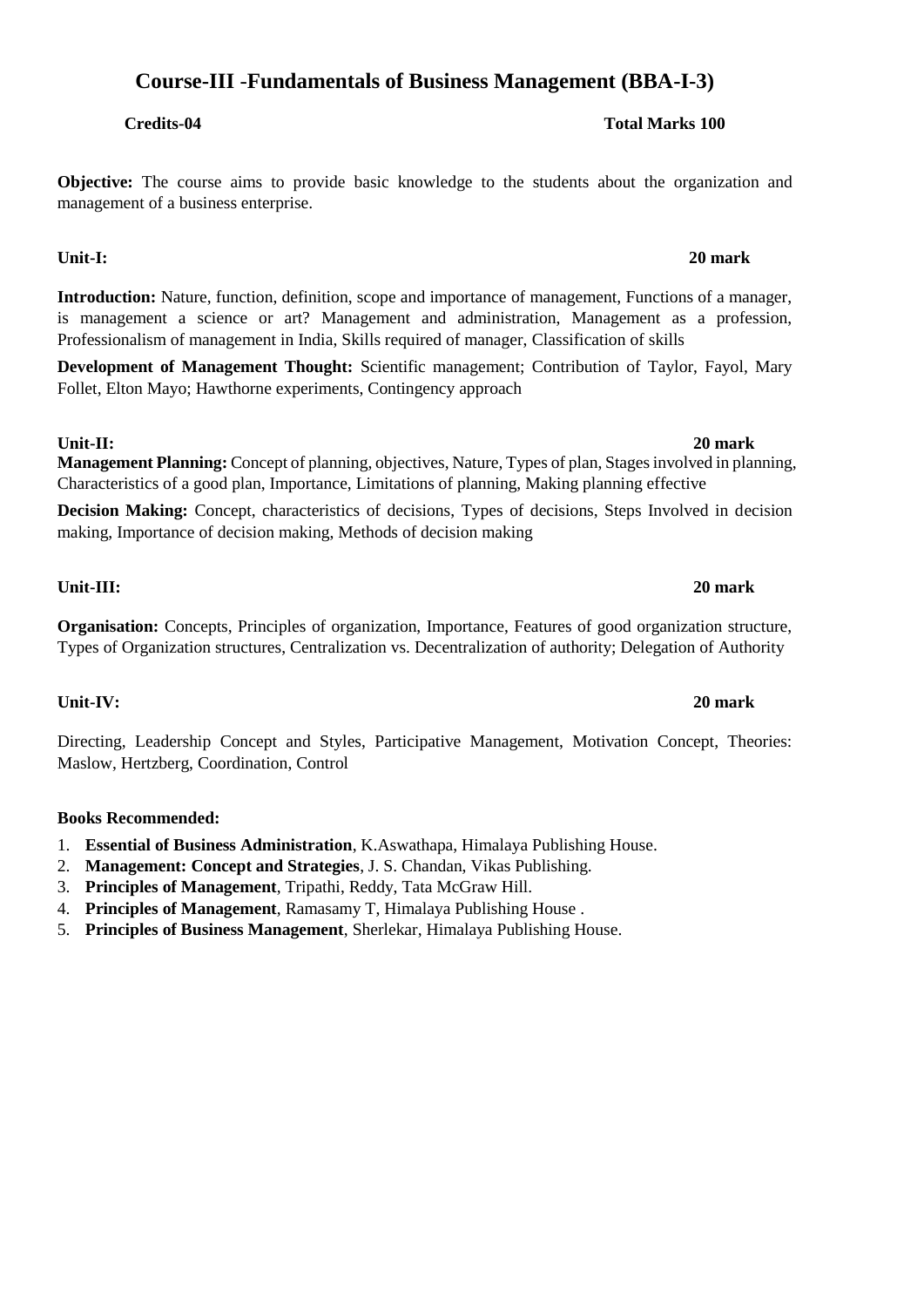## **Course-IV-Financial Accounting (BBA-I-4)**

**Objective:** To help students to acquire conceptual knowledge of the financial accounting and to impart skills for recording various kinds of business transactions.

## **Unit-I: Introduction to Financial Accounting 20 mark**

Importance and Scope, Limitations; Users of accounting information, Concepts, Principles and Conventions – Generally Accepted Accounting Principles; Nature of Accounts, Rules of Debit and Credit; Recording Transactions in Journal; Preparation of Trial Balance.

## **Unit-II: Final Account of Joint Stock Companies – 20 mark**

Understanding contents of financial statements of a joint stock company as per the Companies Act 2013

Final Accounts of Joint Stock Companies – contents, and preparation of Trading and Profit and Loss Account, Profit and Loss Appropriation Account and Balance sheet with adjustment, Closing Entries (Simple entries).

## **Unit-III: Issue of Shares: 20 mark**

Entries for issue of shares, Issue of shares at discount and premium, forfeiture and re-issue of forfeited shares.

## **Unit-IV: Financial Statement Analysis: 20 mark**

Objective of financial statement analysis,

Ratio Analysis; Financial Ratios; Liquidity Ratios, Solvency Ratios, Profitability Ratios, and Turnover Ratios

## **Books Recommended:**

- **1. Fundamentals of Accounting & Financial Analysis; Anil Chowdhary, Pearson Education.**
- **2. Financial accounting, Jane Reimers, Pearson Education.**
- **3. Accounting Made Easy, Rajesh Agarwal & R Srinivasan, Tata McGraw –Hill.**
- **4. Financial Accounting For Management, Amrish Gupta, Pearson Education.**
- **5. Financial Accounting For Management, Dr. S. N. Maheshwari, Vikas Publishing House**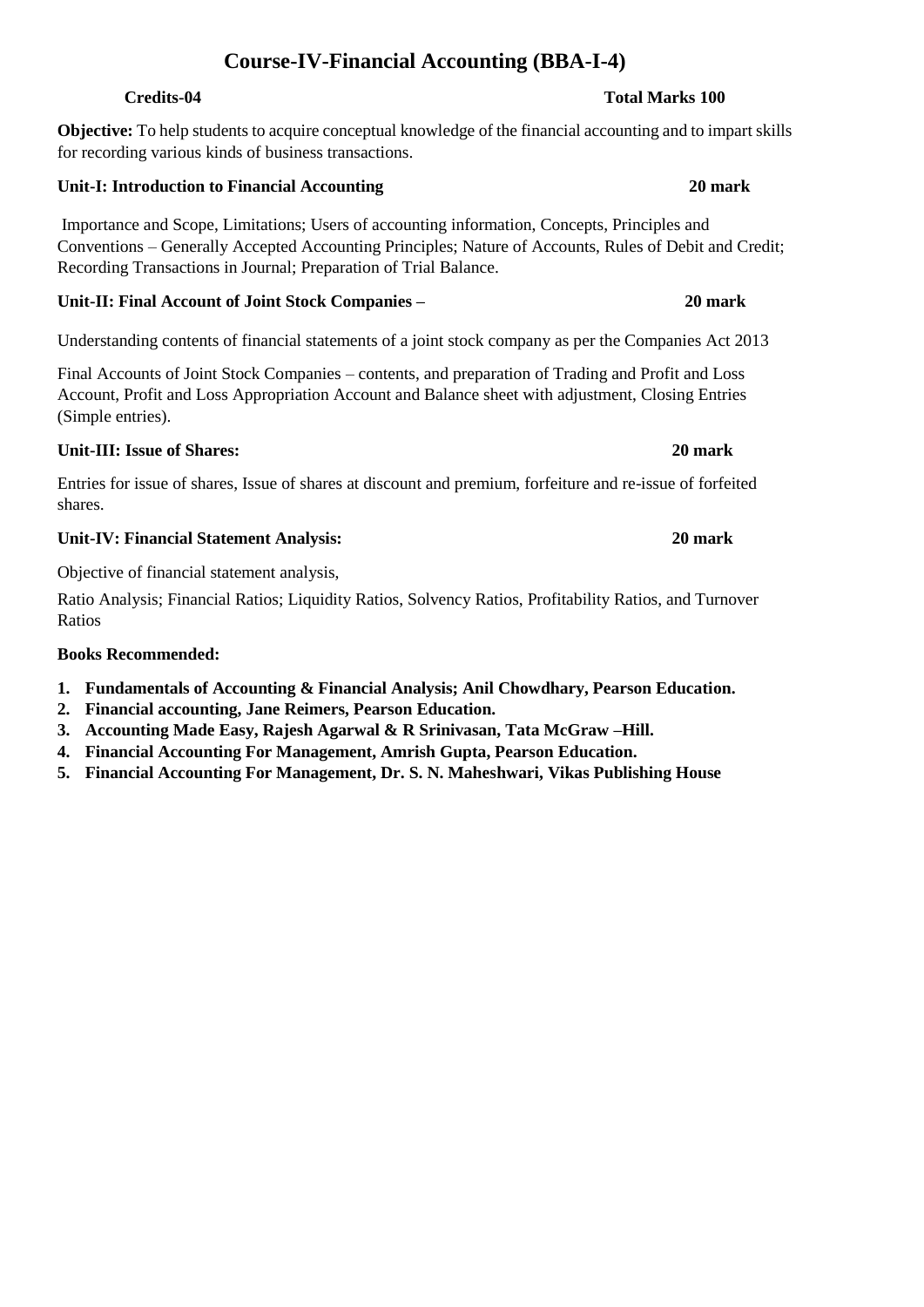## **Course V-Computer Applications in Business (BBA-I-5)**

**Objective:** To provide computer skills and knowledge for commerce students and to enhance the student's understanding of the usefulness of information technology tools in business operations.

### **Unit-I: Fundamentals of Computers 20 mark**

Block diagram of computer, generations of computer. **Hardware & Software**: operating system, computer memory & storage devices, input devices & output devices, networks. **Operating system: -** Software needs, system software and application software, Basic operations in Windows system

### **Unit-II: MS Office 2013 20 mark**

**MS Word –** Introduction & working with MS-word, basic formatting, inserting tables & working with graphics & introduction to mail merge. **MS Excel–** basics of working with excel; common mathematical, statistical, text, date and time functions; working with graphs & charts. **MS PowerPoint –** Making presentations with power point, working with graphics, sound and animation effects, slide-master, hyperlinks, printing hand-outs

**N.B.** This unit must be taught through actual demonstrations and students must be given ample practice exercises (to be executed on computer) on each package.

## **Unit-III: Introduction to E- Commerce, E- Business & Web Page Designing 20 mark**

Introduction to e-learning, e-business, e-commerce, m-commerce, e-governance. **Introduction to basic HTML:** using tags in structural formatting, list tag and table tag.

### **Unit-IV: Contemporary areas in IT 20 mark**

ITES: ITES consulting and outsourcing, working of BPO and Call Centres with examples and their types. MIS: Management Information System: Concept & Definition. Working and application in actual organizations, Artificial Intelligence, Internet of Things (IoT)

## **Books Recommended:**

- 1. **Computer Fundamentals,** P.K. Sinha, BPB publications.
- 2. **World Wide Web- design with HTML,** C. Xavier, TMH.
- 3. **IT enabled Retailing** , K. Suresh, McMillan.
- 4. **E-Commerce**, Parag Dewan, Excel Books.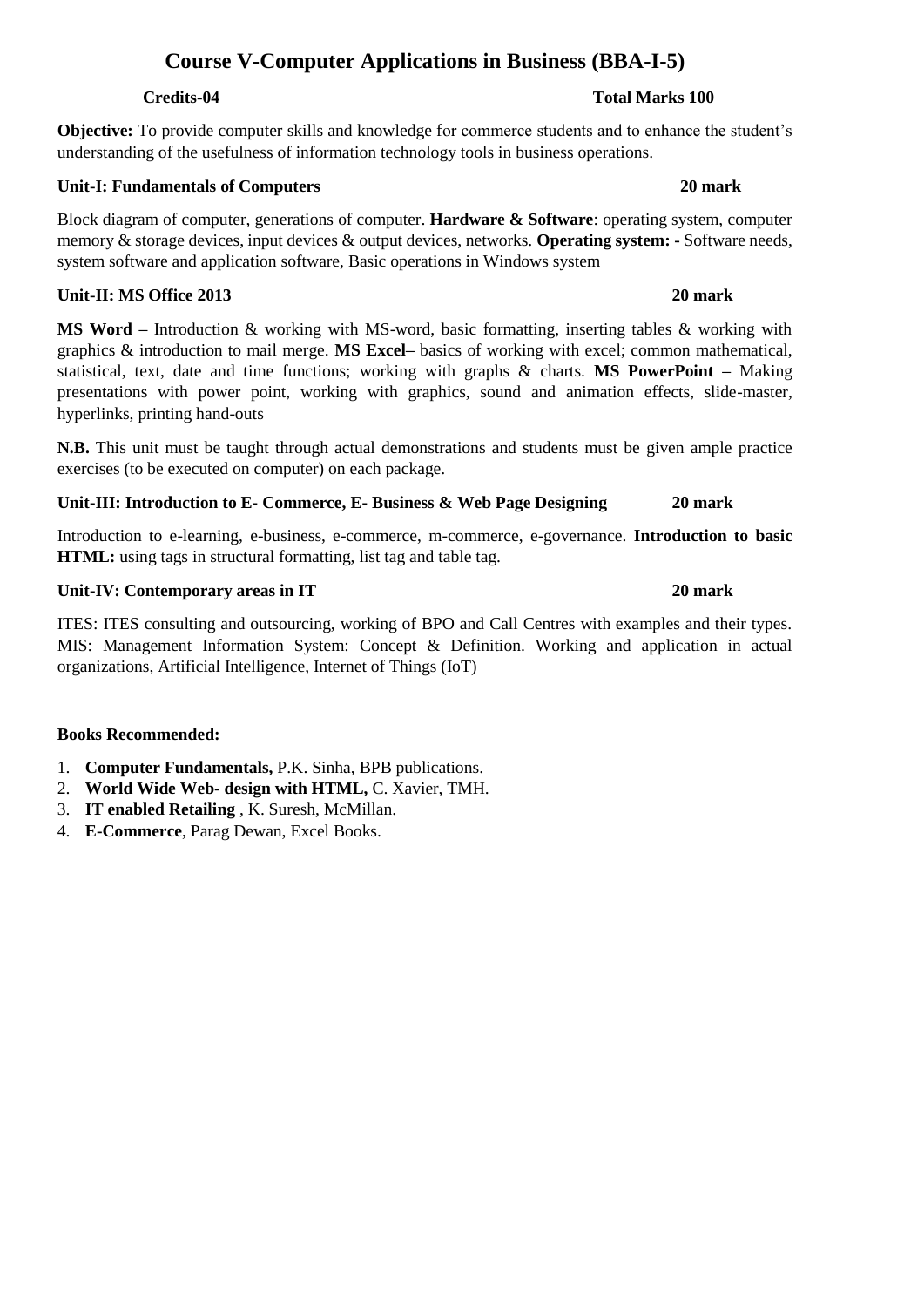#### **SEMESTER – II**

## **Course-I-Sanskrit Literature & Poetics (BBA-II-1)**

| Credits-04<br>Swapna Vasavadattam (Complete)<br>1.         | <b>Total Marks 100</b><br>80 marks<br><b>Theory: 80 Marks</b><br><b>Internal Assessment: 20 Marks</b> |
|------------------------------------------------------------|-------------------------------------------------------------------------------------------------------|
| <b>Paper Pattern-</b>                                      |                                                                                                       |
| Q.1. Translate any four verses out of 6.                   | $4 \times 5 = 20 M$                                                                                   |
| Q.2. Explain with reference to context. Any four out of 6. | $4 \times 5 = 20 M$                                                                                   |
| Q.3. Long answer questions. Any two out of four.           | $2 \times 15 = 30$ M                                                                                  |
| Q.4. Short notes on any two out of four.                   | $2 \times 5 = 10 M$                                                                                   |

#### **Reference Books-**

SwapnaVasavadattam – Chaukhamba Prakashan, Varanasi. SwapnaVasavadattam – Prasad Prakashan, Pune. Suyog Prakashan – Amravati.

**-----------**

## **Course -II- English Language(BBA-II-2)**

| <b>Credits-04</b>             |                                                                | <b>Total Marks 100</b>  |  |
|-------------------------------|----------------------------------------------------------------|-------------------------|--|
| <b>Unit I: Prose</b>          |                                                                | 20 Marks                |  |
| <b>Prescribed Lessons</b>     |                                                                |                         |  |
|                               | 1. How much Land does a Man Need-Leo Tolstoy                   |                         |  |
|                               | 2. The Power of Prayer- APJ Abdul Kalam                        |                         |  |
| Unit II: Poetry               |                                                                | 20 Marks                |  |
|                               | 1. The Feeling of the Bunyan Tree-Dilip Chitra                 |                         |  |
|                               | 2. Laugh and be Merry- John Masefield                          |                         |  |
| Unit III: One Act Play        |                                                                | 20 Marks                |  |
| 1. Refund: Fritz Karinthy     |                                                                |                         |  |
| Unit IV: Grammar & Vocabulary |                                                                | 20 Marks                |  |
|                               | <b>Transformation of Sentences</b>                             |                         |  |
| (a)Change of Degree           |                                                                |                         |  |
| (b) Affirmative-Negative      |                                                                |                         |  |
|                               | (c) Interrogative-Assertive                                    |                         |  |
|                               | (d) Exclamatory-Assertive marks                                |                         |  |
|                               | Unit V: Conversational Skills (Step Up I)(Internal assessment) | 20 Marks                |  |
|                               | Internal assessment will be based on:                          |                         |  |
| $\mathbf{i}$<br>Viva -        | 10 marks                                                       |                         |  |
| $\mathbf{ii}$                 | <b>Assignments-</b> 10 marks                                   |                         |  |
| 1.                            | Asking for and Giving Information                              |                         |  |
| Giving direction<br>2.        |                                                                |                         |  |
| 3.<br>Making requests         |                                                                |                         |  |
| Making offers<br>4.           |                                                                |                         |  |
| 5.                            | Getting and giving permission                                  |                         |  |
| 6.                            | Talking about past events                                      |                         |  |
|                               |                                                                | <b>Theory: 80 Marks</b> |  |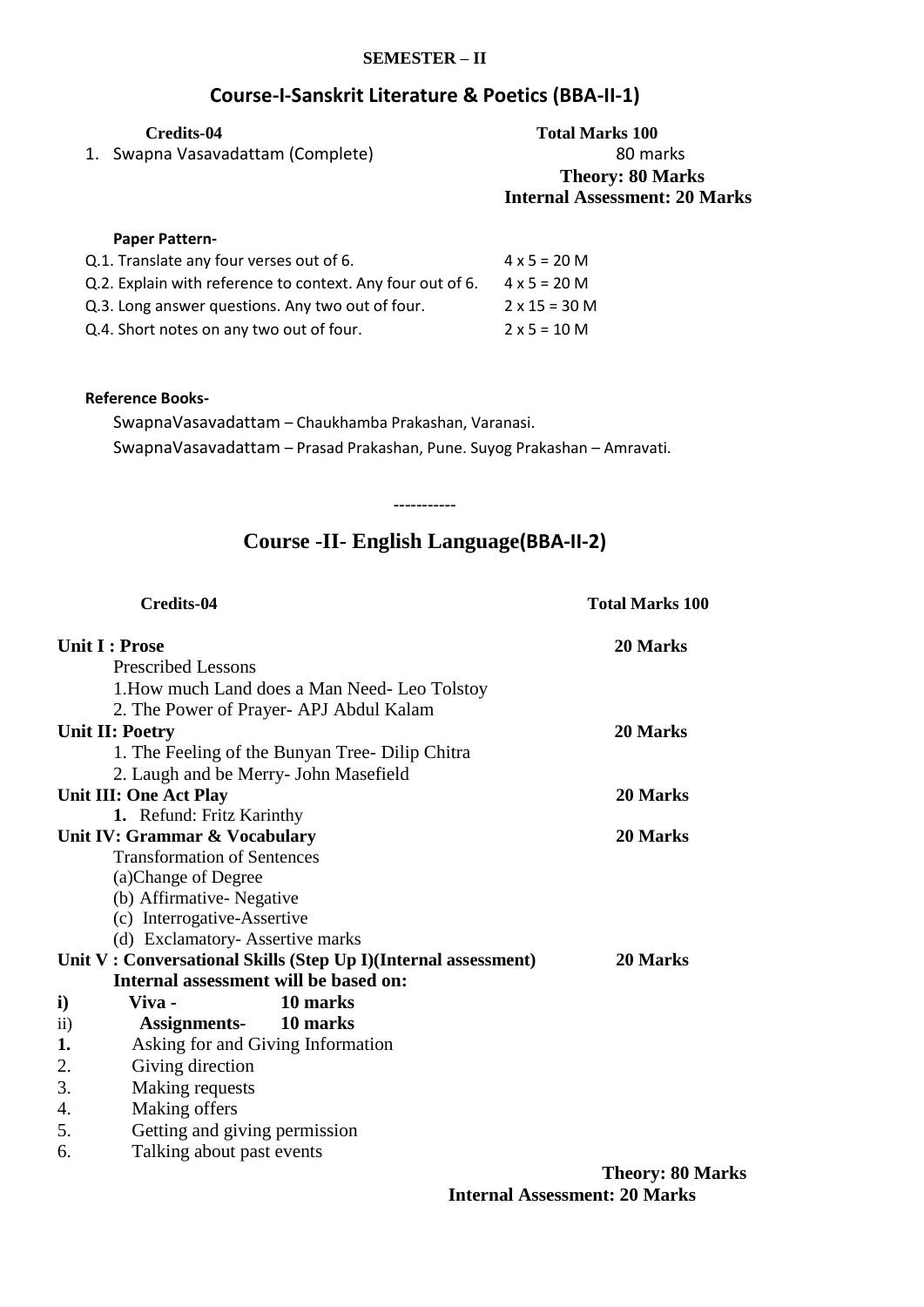### **Paper Pattern-**

| Q.1             | (A) Eight questions on Rewrite sentences as directed                      | 16 Marks   |
|-----------------|---------------------------------------------------------------------------|------------|
|                 | (B) Four questions out of six on one word substitution                    | 4 Marks    |
| Q <sub>2</sub>  | (A) Three SAQs with internal choice to be answered in about               |            |
|                 | 75 words each from Unit I (prescribed lessons)                            | $3x5 = 15$ |
|                 | (B) Five very short answer questions on Unit I (prescribed lessons) to be |            |
|                 | answered in one or two sentences each                                     | $5x1=05$   |
| Q <sub>.3</sub> | (A) Three SAQs with internal choice to be answered in about               |            |
|                 | 75 words each from Unit II (Prescribed poems)                             | $3x5 = 15$ |
|                 | (Note: Internal choice should be from two different lessons)              |            |
|                 | (B) Five very short answer questions on the prescribed poems              |            |
|                 | to be answered in one or two sentences each                               | $5x1=05$   |
| Q.4             | (A) Three SAQs with internal choice to be answered in about               |            |
|                 | 75 words each from unit III(One Act Play)                                 | $3X5 = 15$ |
|                 | (B) Five very short answer questions on One Act Play                      |            |
|                 | to be answered in one or two sentences each.                              | $5x1=05$   |

## **Reference Books-**

Prescribed Textbooks:

- 1. The Knowledge Tree Edited by Urmila Dabir, Priya Wanjari, Kapil Singhel, Suchita MarathePalnitkar& Nitin Mathankar (Orient Blackswan)
- 2. Improve Your English (Step Up I) Edited by Lovely Menachery & MalatiPanga

(Foundation Books)

### **Recommended Books:**

1. Learner's English Grammar and Composition by N.D.V. Prasad ( S. Chand & Company Ltd.)

- 2. English Grammar, Composition & Usage by J.C. Nesfield (Macmillan India Ltd.)
- 3. English for Practical Purposes by Z. N. Patil, B.S. Walke, Ashok Throat, Zeenat Merchant

 $\overline{\phantom{a}}$  ,  $\overline{\phantom{a}}$  ,  $\overline{\phantom{a}}$  ,  $\overline{\phantom{a}}$  ,  $\overline{\phantom{a}}$  ,  $\overline{\phantom{a}}$  ,  $\overline{\phantom{a}}$  ,  $\overline{\phantom{a}}$  ,  $\overline{\phantom{a}}$  ,  $\overline{\phantom{a}}$  ,  $\overline{\phantom{a}}$  ,  $\overline{\phantom{a}}$  ,  $\overline{\phantom{a}}$  ,  $\overline{\phantom{a}}$  ,  $\overline{\phantom{a}}$  ,  $\overline{\phantom{a}}$ 

(Macmillan)

4. English Conversation Practice by Grant Taylor (Tata McGraw- Hill)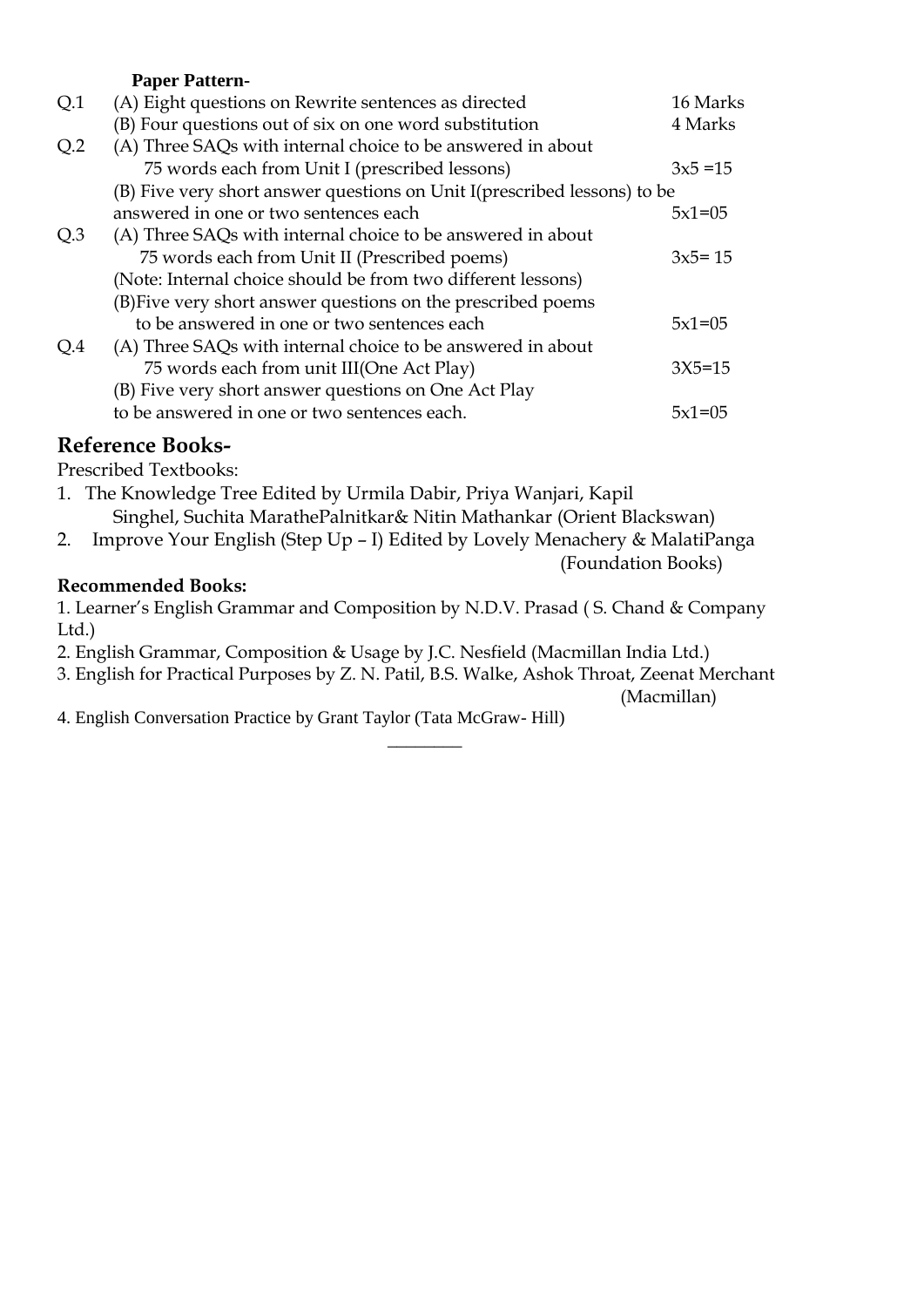## **Course –III-Business Economics (BBA-II-3)**

**Objective:** The objective of this paper is to help students to acquire conceptual knowledge of the Business Economics.

**Unit-I: Introduction: 20 mark** 

Introduction of economics, Problem of scarcity and choice, Definition, Objective of business economics, Decision making with the help of business economics, production possibility frontier; economic systems.

**Unit-II: Demand and Supply Analysis: 20 mark** 

Determinants of demand and law of demand, Elasticity of Demand, law of supply, elasticity of supply Consumer's equilibrium‐ Utility, Law of diminishing marginal utility and indifference curve, Properties of indifference curve.

## **Unit-III: Production and Cost Analysis: 20 mark**

Production function, Law of variable proportion, Laws of returns to scale

Costing concepts, short run and long run cost curves and their interrelationship Internal and external economies and diseconomies of scale, revenue curves; revenue and profit maximizations, economies and diseconomies of scale.

## **Unit-IV: Market Structure: 20 mark**

Features and Equilibrium of the firm and industry Perfect competition, Monopoly and Monopolistic competition

Monopoly –Types of monopoly ,Dumping, discriminating monopoly,

Aspects of non‐price competition; oligopolistic behavior, Kinked Demand Curve.

## **Books Recommended:**

- 1. **Principles of Microeconomics**, D. Salvatore, Oxford University Press.
- 2. **Managerial Economics**, Mark Hirschey, Thomson Publications.
- 3. **Microeconomics for Management Students**, R. H. Dhulia and A.N. Oza, Sultan Chand, New Delhi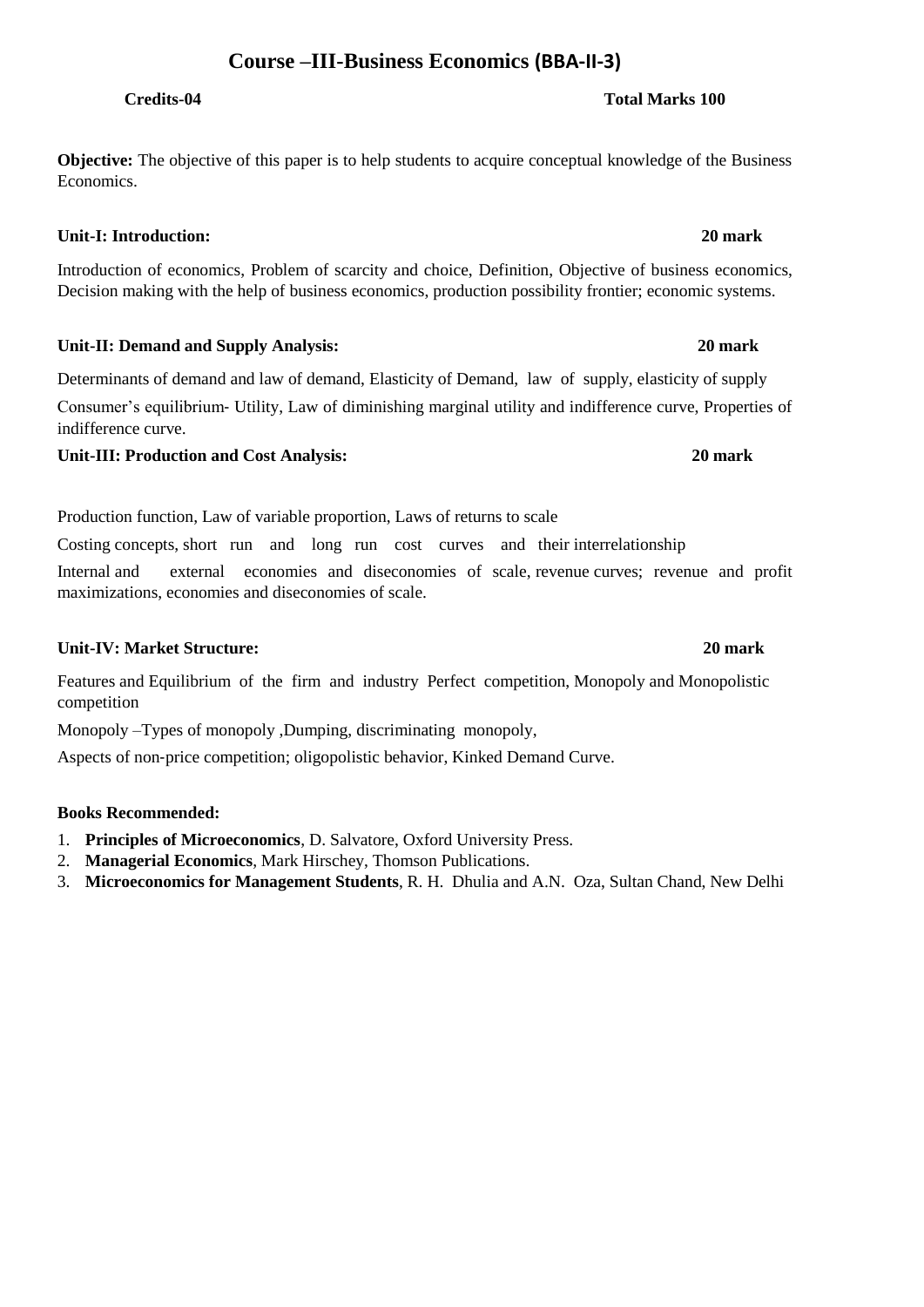## **Course IV- Cost Accounting (BBA-II-4)**

## **Objective**: To give basic understanding and calculation of cost and decision making techniques related to it.

### **Unit-I: Introduction: 20 mark**

Meaning of Cost, Costing and Cost Accounting, Features, Scope and Functions of Cost Accounting, Advantages and Limitations of Cost Accounting; Concept of Cost; Analysis and Classification of Costs; Elements of Cost; Preparation of Cost Sheet (Statement of Cost); Quotations and tender.

#### **Unit-II: Process Costing: 20 mark**

Meaning, features and applicability, difference between process and job costing, wastage and by-products, normal and abnormal loss. Preparation of process accounts

### **Unit-III: Operating Costing: 20 mark**

Classification of costs, features of operating costing: Transport costing (Standard charge, running and operating cost, maintenance charges and log sheet), Electricity, Hotel and Hospitals

### **Unit-IV: Marginal Costing: 20 mark**

Introduction, Application of Marginal costing in terms of cost control, level of activity planning- Breakeven-analysis: Application of BEP for various business problems.

#### **Books Recommended:**

- 1. **Management Accounting,** Bhagwati & Pillai, Second Edition, S. Chand &. Company ltd.
- 2. **Cost & Management Accounting**, Ravi M Kishore, Taxmann Publications Pvt. Ltd.
- 3. **Cost and Management Accounting**, V. K. Saxena& C. D. Vashist, Sultan Chand & Sons Publication.
- 4. **Cost Accounting**, Text and Problems, M.C. Shuka, T.S. Grewal and M.P. Gupta, S. Chand Publications.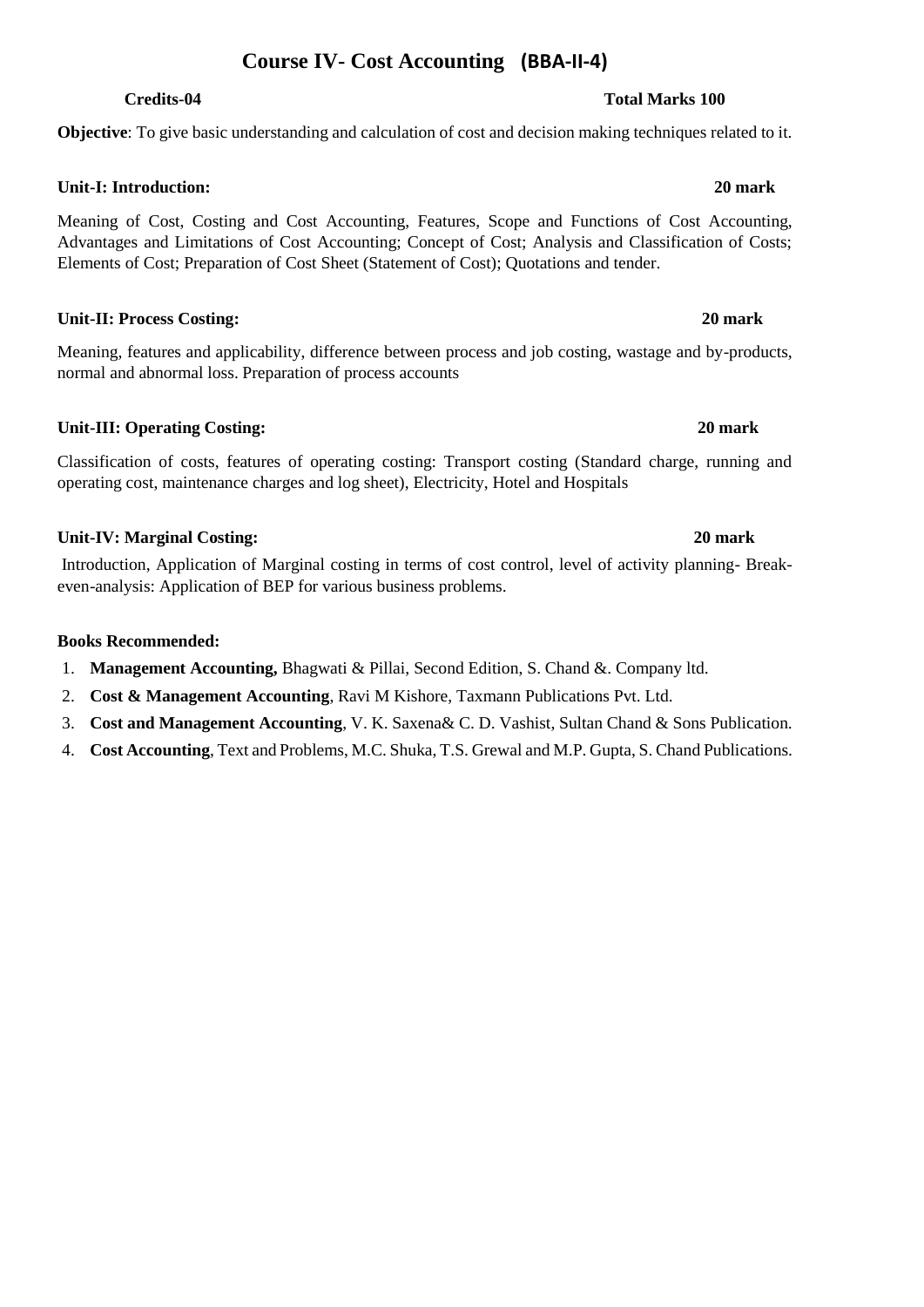## **Course –V-Business Mathematics and Statistics (BBA-II-5)**

**Objective:** The objective of this course is to familiarize students with the applications of mathematics and statistical techniques in business decision-making.

## **Unit-I: Statistics: An Overview: 20 mark**

Definition & function of statistics, Importance of statistics; Law of statistics.

**Collection and Presentation of Statistical Data:** Primary and Secondary Data; Classification and tabulation of data; Frequency Distribution of Data; Diagrams and Graphs.

## **Unit-II: Measure of Central tendency:** , **20 mark**

Types of averages – arithmetic mean, median, mode, geometric mean, harmonic mean, weighted average

## **Unit-III: Correlation Analysis: 20 mark**

Calculation of co-efficient for simple series and continuous series, two-way Frequency distribution and Rank correlation; **Regression Analysis:** Calculation of regression, Co-efficient and determination of Regression equations covering least square method, Regression equation of x & y and y  $\&$  x.

## **Unit-IV: Business Mathematics: 20 mark**

Ratio Proportion; Percentage; Simple & Compound Interest; Profit/Loss; Application of quantitative techniques to business & industry, limitations.

## **Books Recommended:**

1. **Fundamentals of statistics**, D. V. Elhance & VeenaElhance

- 2**. Statistics**, V. K. Kapoor, S. Chand & Sons
- 3. **Statistics**, B. Gupta, Sahitya Bhavan, Agra
- 4. **Statistics Methods**, S.P. Gupta, S. Chand & Sons
- 5. **Fundamental of Statistics**, S. C. Gupta, Himalaya Publishing House
- 6. **Business Mathematics &Statistics**, W.K. Nag & S.C. Chanda, Kalyani Publishers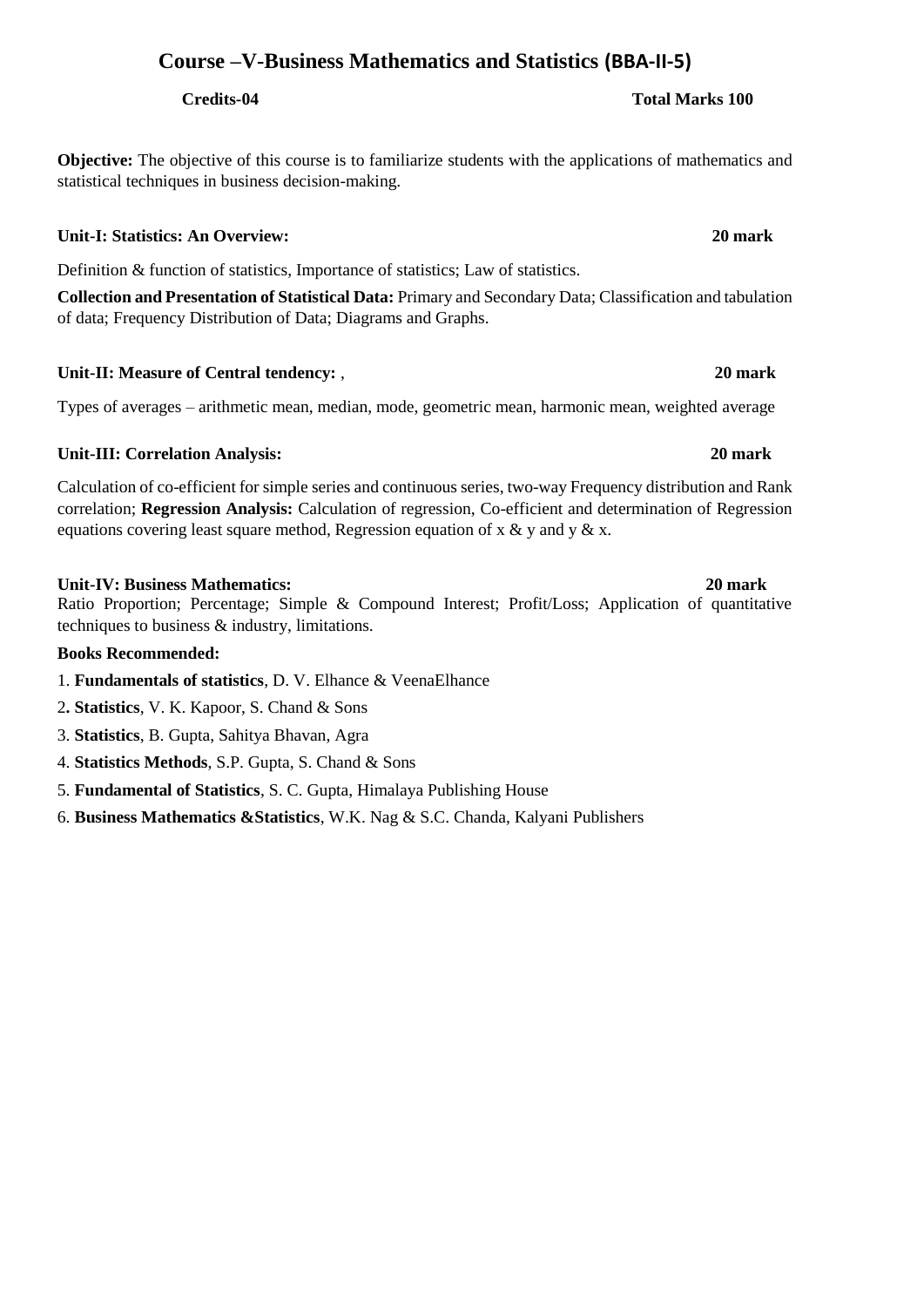#### **Credits – 4 Total Marks - 100**

### **Course I- Principles of Marketing Management (BBA-III-1)**

Unit I : Marketing :Definition, nature, scope & importance, Marketing Management, Core concepts of marketing, selling concept, production concept, modern marketing concept.

#### **20 Marks**

Unit II : Segmentation: Concept, basis of segmentation, Importance in marketing; Targeting : Concept Types, Importance; Positioning: Concept, Importance, Brand positioning, Repositioning**. 20 Marks**

Unit III : Marketing Mix: Product : Product Mix, New Product development, levels of product, types of product, Product life cycle, Branding and packaging, different types of distribution channels**. 20 Marks**

Unit IV: Price: Meaning, objective, factors influencing pricing, methods of pricing. Promotion : Promotional mix, tools, objectives, media selection & management. Process & Scope Marketing Information Systems : Meaning Importance and Scope Consumer Behaviour : Concept, Importance and Factors influencing consumer behavior. **.** 

 **.**   $\mathbf{r} = \mathbf{r} \cdot \mathbf{r}$  ,  $\mathbf{r} = \mathbf{r} \cdot \mathbf{r}$  ,  $\mathbf{r} = \mathbf{r} \cdot \mathbf{r}$  ,  $\mathbf{r} = \mathbf{r} \cdot \mathbf{r}$  ,  $\mathbf{r} = \mathbf{r} \cdot \mathbf{r}$  ,  $\mathbf{r} = \mathbf{r} \cdot \mathbf{r}$  ,  $\mathbf{r} = \mathbf{r} \cdot \mathbf{r}$  ,  $\mathbf{r} = \mathbf{r} \cdot \mathbf{r}$  ,  $\mathbf{r} =$ 

#### **20 Marks**

#### **Reference Books:**

- **1. Marketing Mgt. by Philip Kotler (PHI)**
- **2. Marketing Management by RajanSaxena**
- **3. Marketing Management by Namaswamy & Ramakumari.**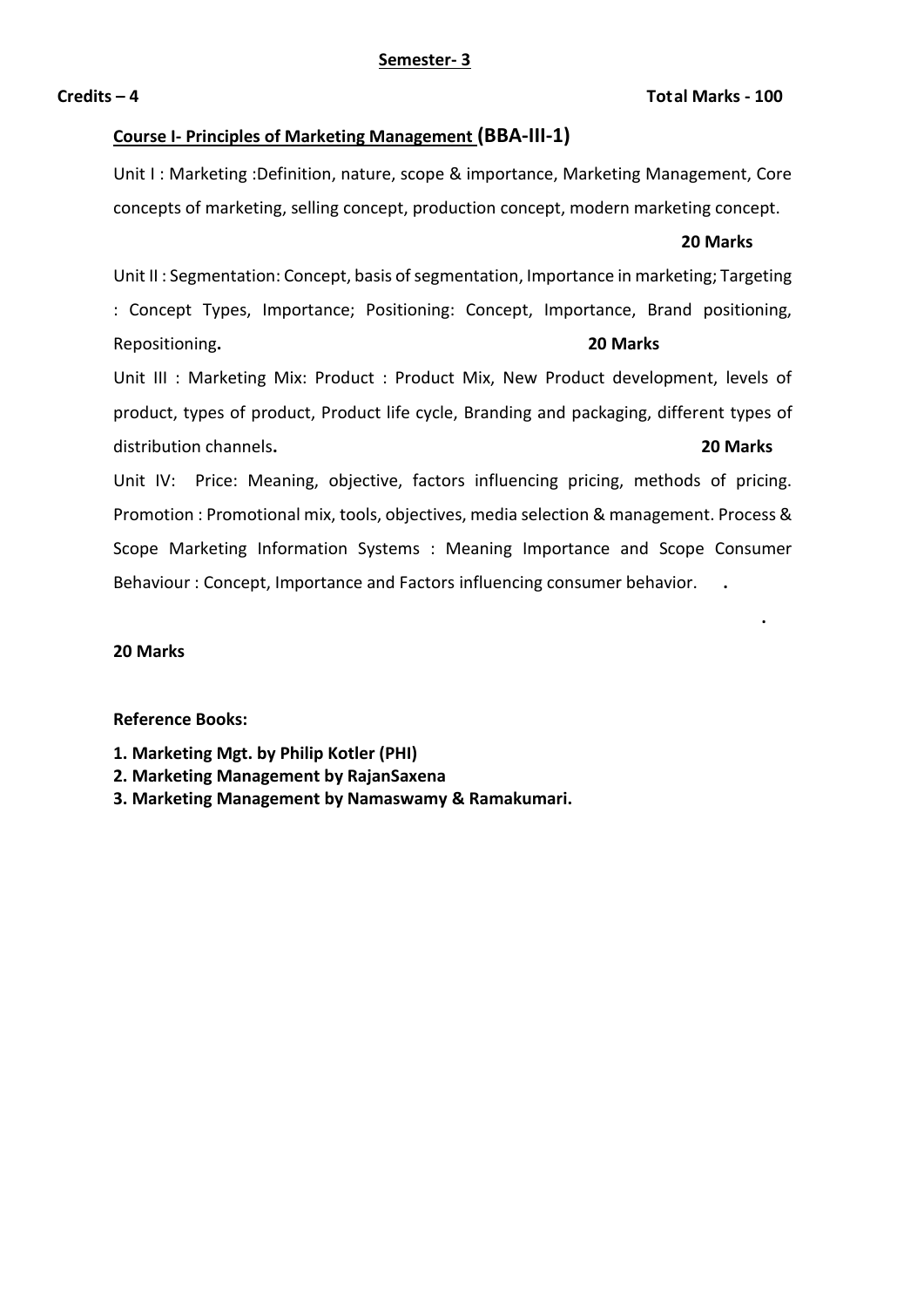### **Course II- Principles of Financial Management (BBA-III-2)**

### **Credits-04 Total Marks - 100**

Unit –I: Introduction of Business Finance - Meaning, Scope and importance of Business Finance. Finance Functions. Goals & objectives of financial management . **.** 

#### **20 Marks**

Unit –II: Sources of Financing - LONG TERM: Equity shares, Preference Shares, debentures,/ Bonds (Types, features & utility), term loans, lease & hire purchase, retained earnings,; SHORT TERM: trade credit, bank finance, commercial paper, factoring & bills discounting. **20 Marks**

Unit III: Cost of Capital - Cost of capital, Cost of different sources of finance, weighted average cost of capital, Concept of Leverage, Concepts of Capital Structure.

### **20 Marks**

Unit IV: Working Capital Management - Meaning, Scope, Importance, and Limitations of Working Capital, Factors affecting Working Capital needs, Various Approaches for financing

Working Capital. Concept of Operating Cycle, Estimation of Working Capital Requirement

#### **20 Marks**

Note: Simple Numerical will be based on Unit III and IV only.

#### **Reference Books:**

**1) Financial Management by Ravi Kishore, Taxmann Publications Pvt Ltd**

**2) Financial Management – I M Pandey – S. Chand & Co. Pvt. Ltd. (Old editions in Vikas Publications)**

**3) Financial Management , Theory, Concepts and Problems by Dr. R. P. Rustagi, Taxmann Publications Pvt Ltd**

**4) Financial Management, Text, Problems and Cases, by M Y Khan and P K Jain, McGraw-Hill.**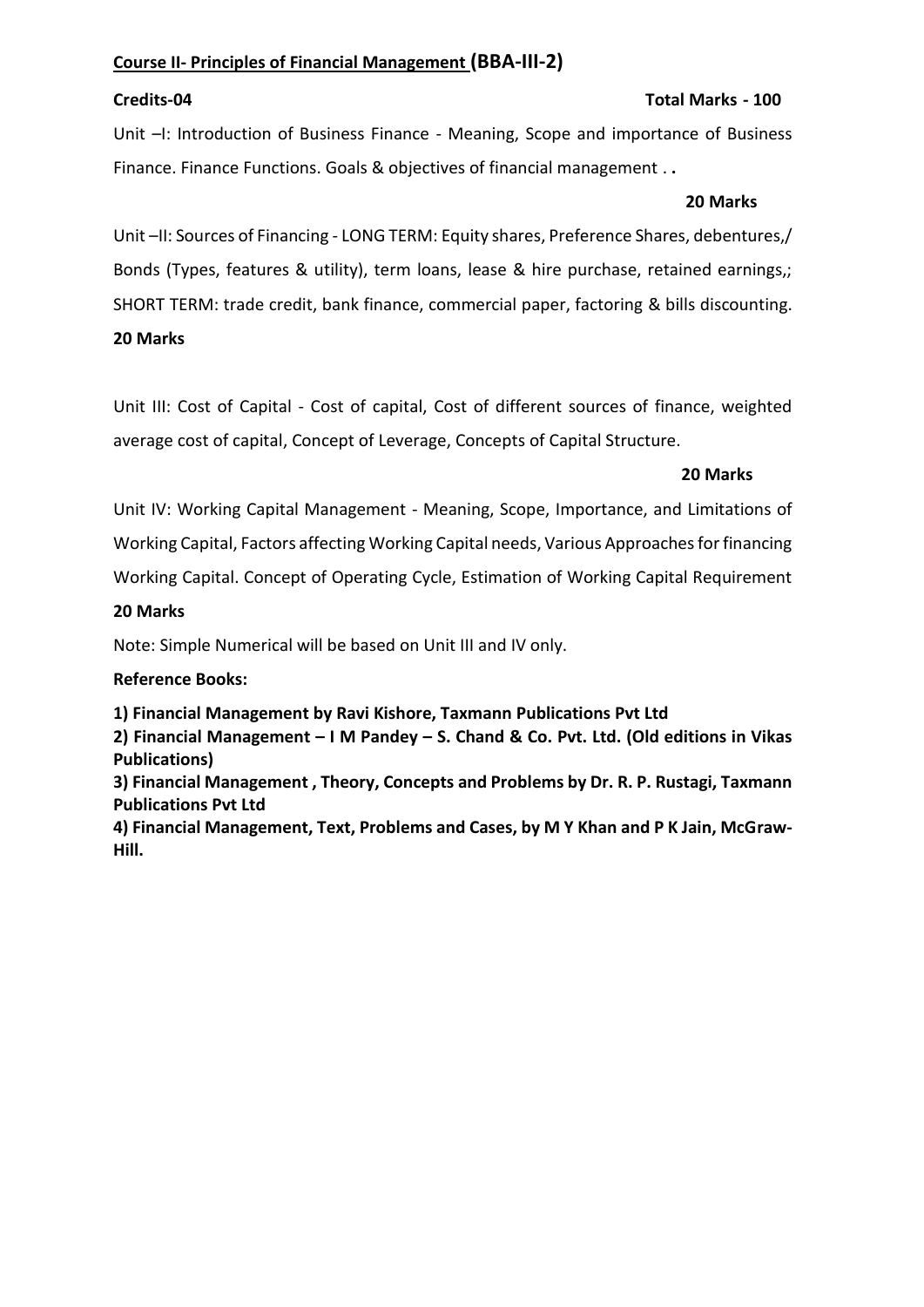### **Course III- Principles of Human Resource Management(BBA-III-3)**

#### **Credits -04 Total Marks - 100**

Unit 1 : Introduction to Human Resource Management: Definition, concept and Scope of H. R. M., Difference between Personnel Management and H.R.M., Importance and Functions of H.R.M. Role of H.R Department. **. 20 Marks** 

Unit 2 : Job Analysis, Job Design: Meaning of Job Analysis, Uses, Process and methods of collecting data for job analysis, Job Description, Job Specifications. Meaning of Job Design, Techniques of Job Design **. 20 Marks** 

Unit 3 : Human Resource Planning - Recruitment – Selection: Definition and objectives of Human Resource planning, process of Human Resource planning factors influencing estimation of Human Resources, Concept of Recruitment & Selection, sources of recruitment, Selection Procedure.

#### **20 Marks**

Unit 4 : Induction & Training : Concept of Induction, Training- Need for training, benefits of training, identification of training needs and methods/ types of training. Evaluation of effectiveness of training programs.Placement, Transfer, Promotion, Demotion. **.** 

 **20 Marks** 

### **Reference Books:**

- **1. Dr. S S Khanka : Human Resource Management,**
- **2. Aswathappa, K.; Human Resource and Personnel Management (Text and Cases), Tata McGraw Hill Publishing Company**
- **3. Dessler,Gary; Human Resource Management; Prentice Hall**
- **4. SubbaRao, Personnel and Human Resources management, HPH.**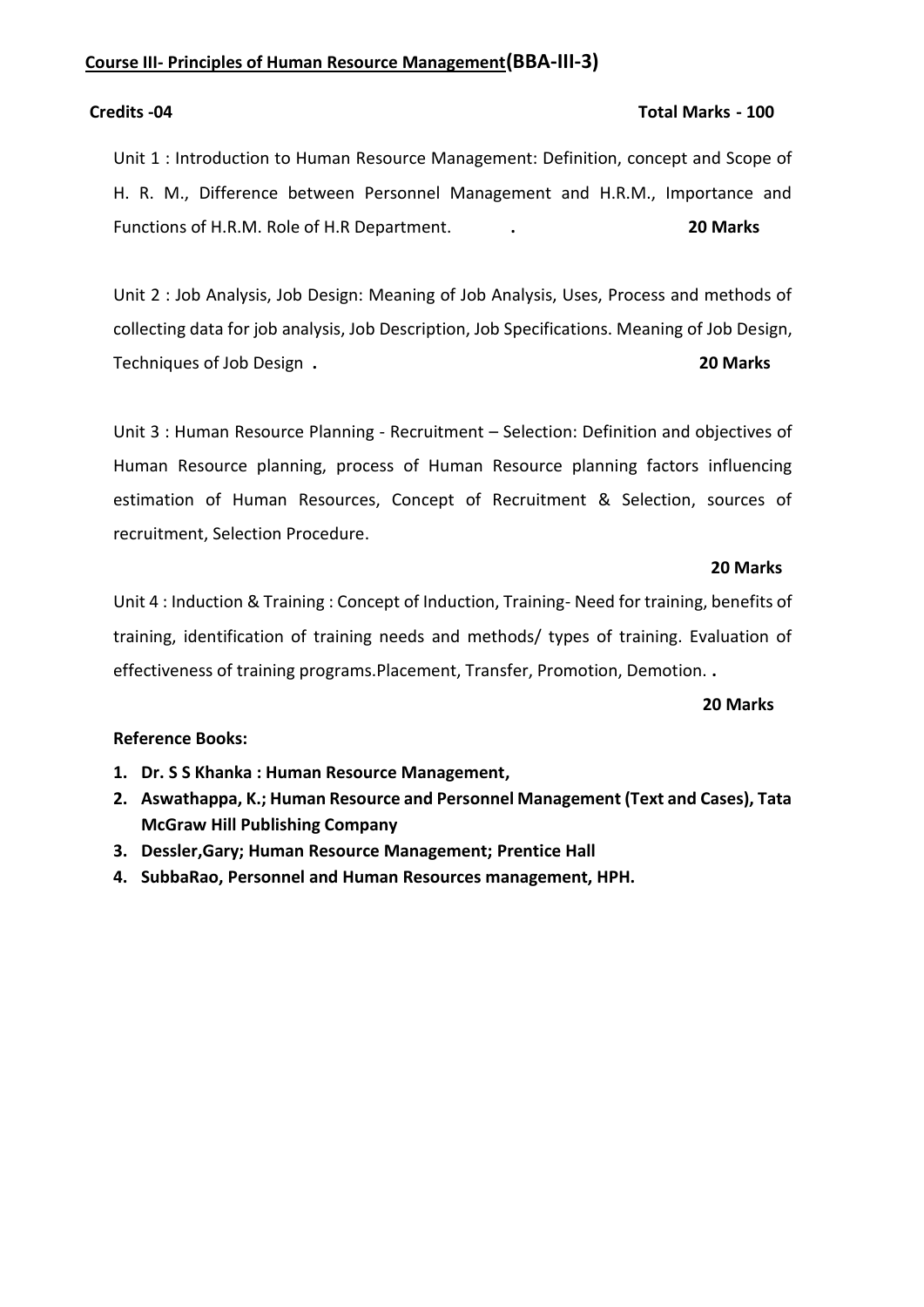### **Course IV- Environment Management(BBA-III-4)**

#### **Credits – 04 Total Marks - 100**

Unit I: Introduction to Environment Management: Definition, Scope importance, Need for public awareness, sustainable development, Natural Resources- renewable and non- renewable resources, role of individual in conservation of natural resources( Forest, water, land, energy, mineral**) 20 Marks** Unit II: Environment Pollution: Types of pollution- air, water, soil, noise, thermal and

Nuclear, causes effectsna control measures, Global warming, greenhouse effect, Ozone layer depletion, Acid **rains 20 Marks**

Unit III: Human Population: Global population growth, variations among nations, Population explosion- causes and impact, Family welfare Programs-methods of sterilization; Infectious diseases, water related diseases, risk due to chemicals in food,

#### Cancer and **environment 20 Marks**

Unit IV: Social Issues in Environment: Construction of dams: problems and concerns of resettlement, rehabilitation of affected people; Environmental ethics– issues and possible solutions, resource consumption patterns and need for equitable utilization; Equity disparity in western and eastern countries; Urban and rural equity issues; Need for gender equity**. 20 Marks**

#### **Reference Books:**

**1. A text book of environmental by K M Agrawal, P K Sikdar, S C Deb", published by Macmillan**

**2. Environment management by N K Uberoi", published by Excel Books**

**3. Environment management by Dr. Swapan Deb", published by Jaico Publishing House.**

**4. Environmental Management by S K Agrawal", published by A.P.H. publishing Corporation.**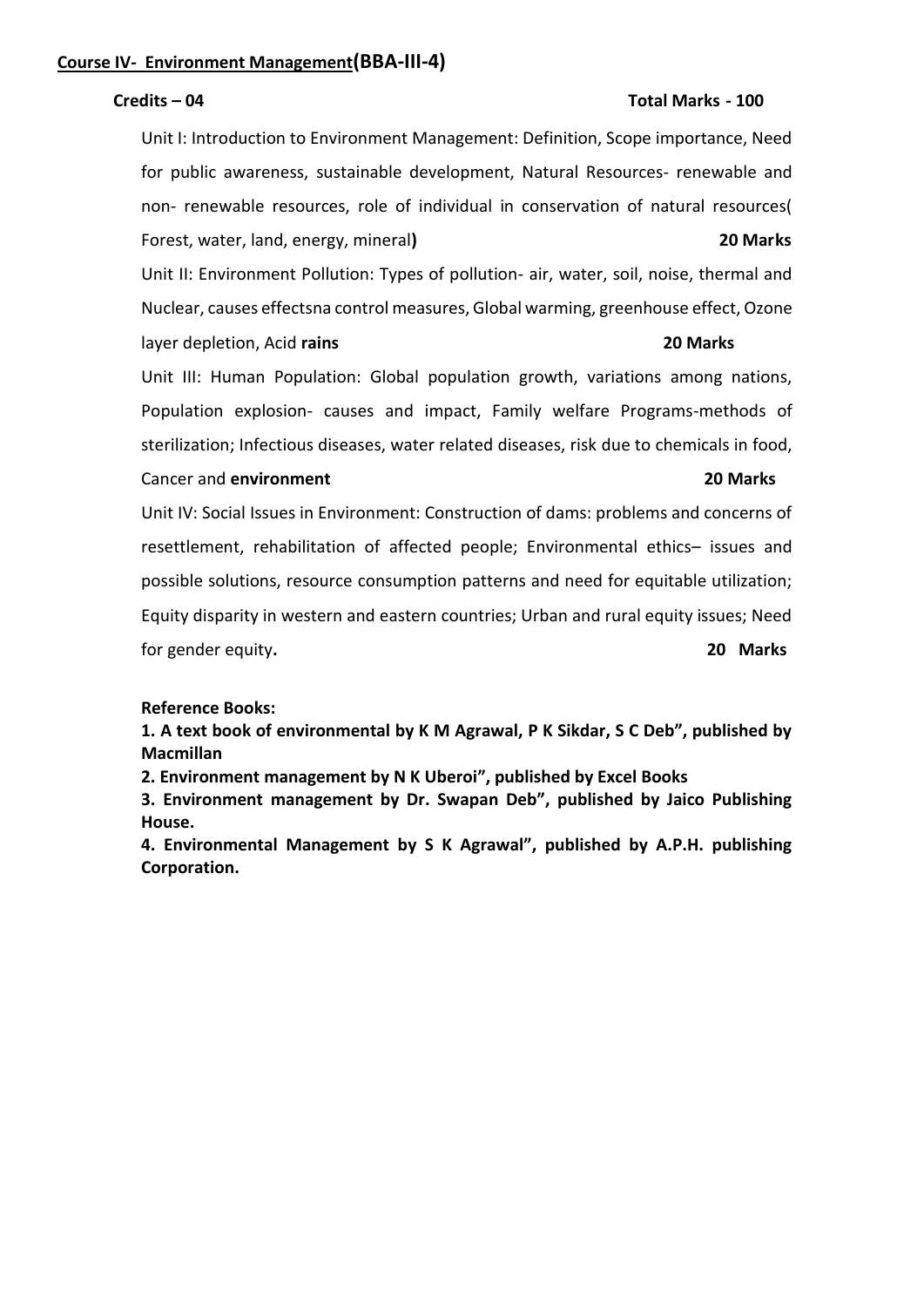### **Credits – 04 Total marks -100**

### **Course I - Business Law (BBA-IV-1)**

Unit I: Administration of law & legal system in India - Introduction to legal aspects of Business in general; Freedom of Trade, Profession and Occupation (Constitutional Provisions).

#### **20 Marks**

Unit II: Indian Contract Act (1872) - a) Definition (Sec.2) b) Essential elements of a valid contract c) Competency to enter in contracts (Sec. 11 & 12).d) Consent – Free consent, Coercion, undue influence, fraud, misrepresentation, mistake (sec 13-23).Void Agreement (sec 24-30) f) Consequences of breach of contract (sec73-75**).** 

#### **20 Marks**

Unit III: The Companies Act (1956) - Definition & characteristics of a company, Company distinguished from partnership, Kinds of Companies, Provisions relating to incorporation, lifting the Corporate Veil. Memorandum of Association, Doctrine of ultra-vires, Articles of Association, Doctrine of indoor management & constructive notice, Concept of Prospectus. Company Management And Board Meeting: Administrative Hierarchy, Board of Director – Director- Legal Position, Appointment, Qualification, Disqualification, Removals Power, duties, Liabilities etc. Managing Director – Meaning, Appointment and Disqualification. Manager-Meaning, Disqualification. Company Meetings Meaning of meeting-General Body meeting – statutory Meeting, Annual General meeting, Extra ordinary meeting Board Meeting**. 20 Marks**

Unit IV: The Consumer Protection Act, 1986 Salient features of Act. Definitions-Consumer, Complaint, Services, Defect and Deficiency, Complainant. Rights and Reliefs available to consumer. Procedure to file complaint. Consumer Disputes Redressal Agencies.(Composition, Jurisdiction, Powers and Functions.) Procedure followed by Redressal Agencies. Introduction to GST

#### **20 Marks**

#### **Reference Books:**

- 1) **Business and Commercial Laws-Sen and Mitra.**
- **2) An Introduction to Mercantile Laws-N. D. Kapoor**
- **3) Business Laws-N. M. Wechlekar**
- **4) Company Law-Avatar Singh**
- **5) Law of Contract-Avtar Singh**
- **6) Consumer Protection Act in India .Niraj Kumar**
- **7) Consumer protection in India. V.K.Agrawal**
- **8) Consumer Grievance Redressal under CPA. Deepa Sharma.**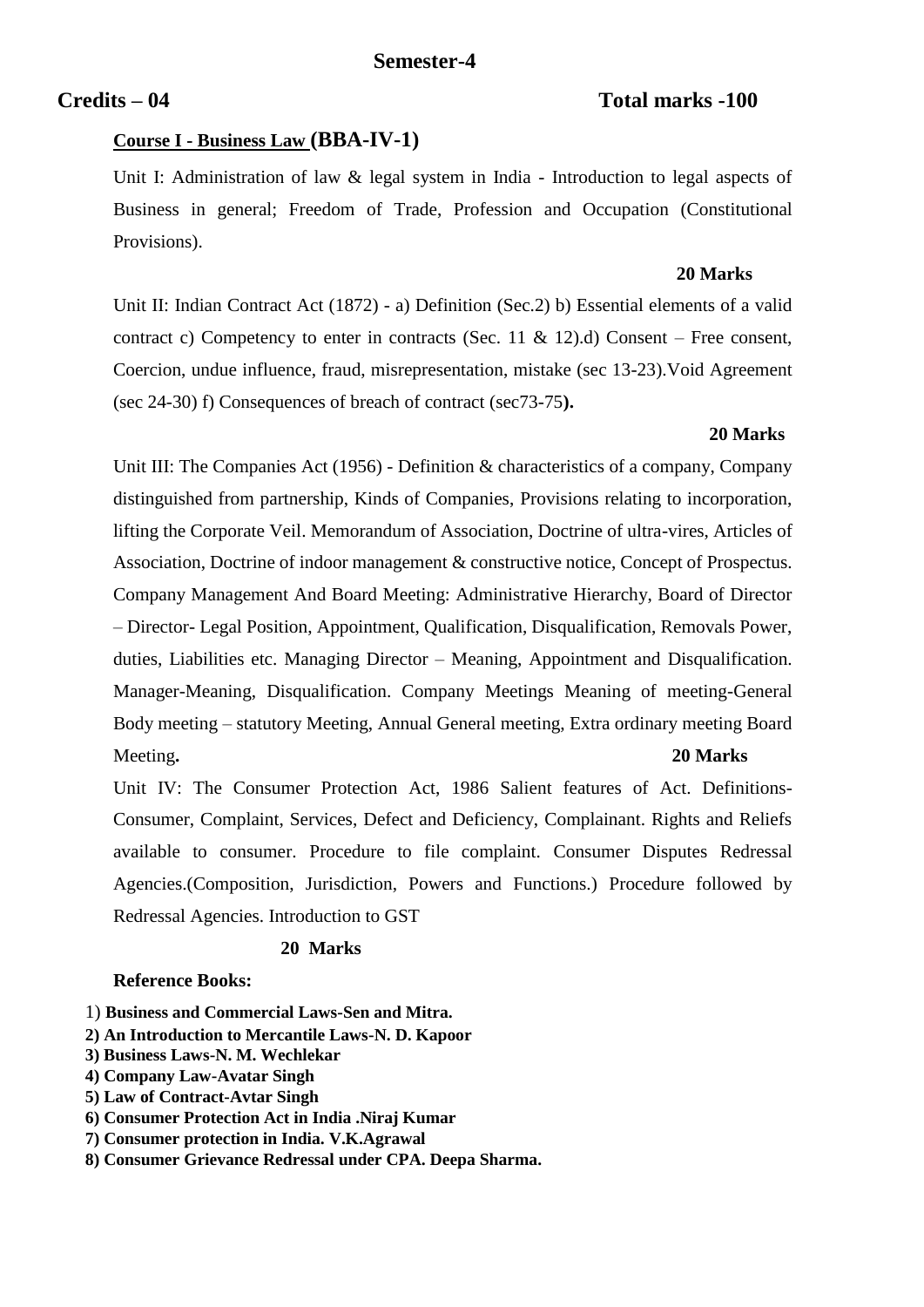### **Course II- International Business Environment (BBA-IV-2)**

### **Credits \_04 Total Marks \_100**

Unit I: Introduction to International Business: Importance, nature and scope of International business; Modes of entry into International Business; Internationalization process and managerial implications; Issues in foreign investments, technology transfer, pricing and regulations; International collaborative arrangements and strategic alliances; Concept and significance of balance of payments account.

#### **20 Marks**

Unit II: International Business Environment: Economic, Political, Cultural and Legal environments in International Business. Framework for analyzing international business environment**. 20 Marks**

Unit III: Global Trading and Investment Environment: World trade in goods and services – Major trends and developments; World trade and protectionism – Tariff and non-tariff barriers; Foreign investments-Pattern, Structure and effects; Movements in foreign exchange and interest rates and their impact on trade and investment flows.

#### **20 Marks**

Unit IV: International Economic Institutions and Agreements: WTO, WTO and Developing Countries, IMF, World Bank, UNCTAD, International commodity trading and agreements. Structure and functioning of EC and NAFTA, Regional Economic Groupings in Practice: Levels of Regional Economic Integration; Regionalism vs. Multilateralism; Important Regional Economic Groupings in the World.

#### **20 Marks**

#### **Reference Books:**

**1. Bennet, Roger, International Business, Financial Times, Pitman Publishing, London.**

**2. Bhattacharya, B., Going International: Response Strategies of the Indian Sector, Wheeler Publishing, New Delhi.**

**3. Czinkota, Michael R., et. al., International Business, the Dryden Press, Fortworth.**

**4. Danoes, John D. and Radebaugh, Lee H., International Business: Environment and Operations, Addison Wesley, Readings.**

**5. Hill, Charles W. L., International Business, McGraw Hill, New York.**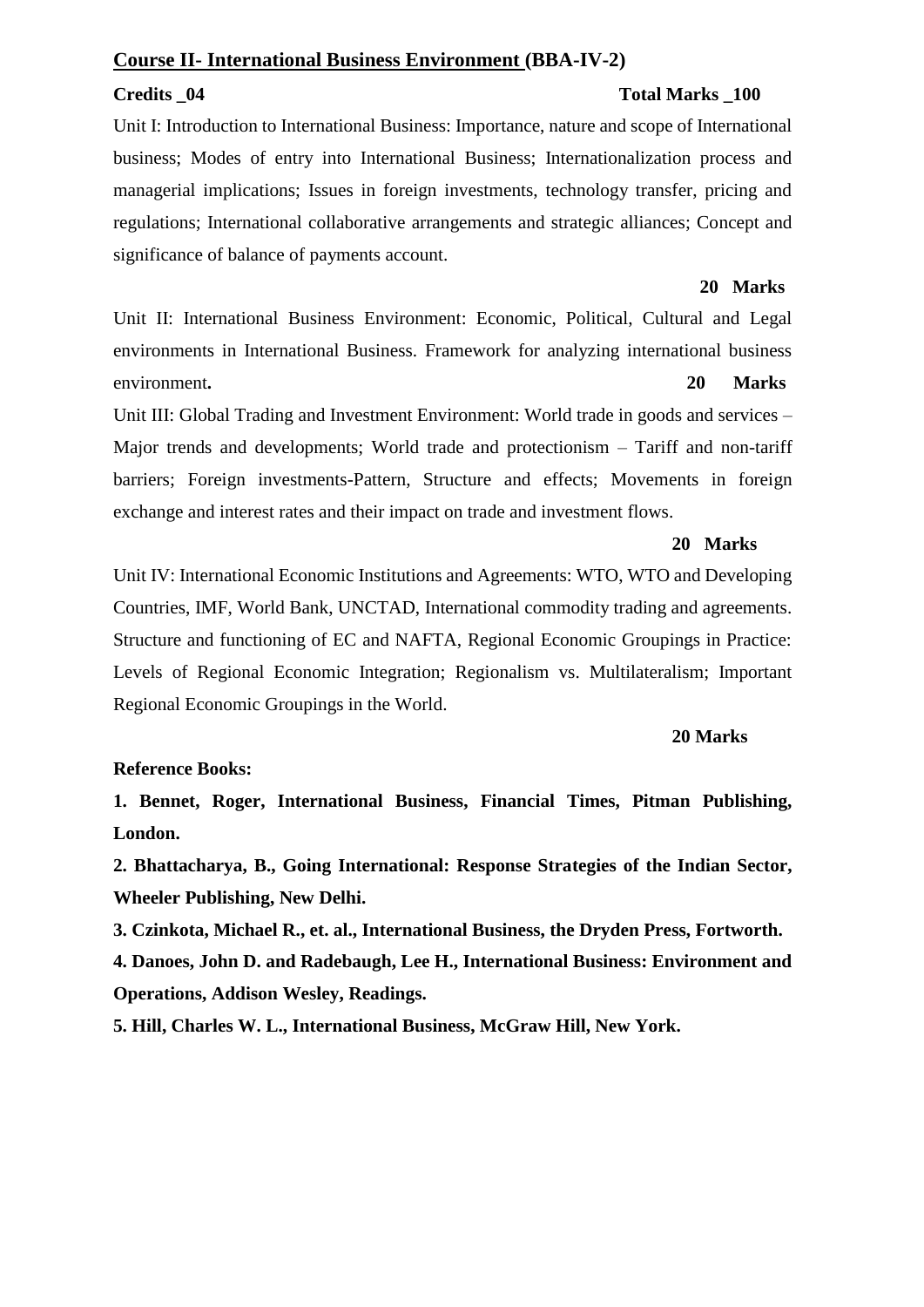### **Credits -04 Total Marks- 100**

Unit I: Money - Concept and functions of Money, Origin and development of Money, Limitations of Barter System, Classification of Money, Importance of Money, Qualities of Good Money, Defects of money. **20 Marks** 

Unit-II – Banking and Finance - Commercial Banking- Role and functions of Commercial Banks, Credit creation and its limitations Central Banking-Functions of Central Bank. Reserve Bank of India –Role in Indian Economy, Monetary & Non-Monetary functions of RBI**. 20 Marks**

Unit III: National Income Determination- Meaning, Method & Difficulties of Measuring National Income; Concept of GDP, GNP, NNP, PI, DPI. Inflation and Deflation- Types, Causes and Measures to Control**. 20 Marks**

Unit IV: Monetary and Fiscal Policy- Concept, Objectives, Instruments, Limitations

of Monetary and Fiscal policy, Public Finance- Meaning, Scope and Importance of

Public Finance, Public Finance Vs Private Finance**. 20 Marks**

## **Reference Books:**

**1. Appannaiah, Reddy &Shanthi, BBM Semester Economics, 2006, Himalaya Publishing House, Mumbai.**

**2. Chaturvedi D., Macro Economics, 2005, Galgotia Publishing Company, New Delhi.**

**3. Dominick Salvatore, Managerial economics in a Global economy, 2006, Thomson learning Press**

**4. Datt, Ruddar and K P M Sundharam, 2005, Indian Economy, S.Chand and Co. Pvt. Ltd. New Delhi**

**5. Jhingan, 2004, M.L., Money Banking International Trade and Public Finance, Ed. 8, Veranda Publishers, New Delhi.**

**6. Mithani D. M., Money, Banking, International trade and Public Finance,2006, Himalaya Publishing House, Mumbai**

**7. Samuelson, Paul Anthony and William D. Nordhaus, 1998, Economics, Ed. 6 New Delhi: Tata McGraw Hill Publishing Company Ltd, New Delhi.**

**8.Somashekhar N T., Money, Banking, International trade and Public** 

**Finance,2006,Himalaya Publishing House, Mumbai**

**9. Suma Damodran, Managerial Economics, 2006, Oxford University Press, New Delhi.**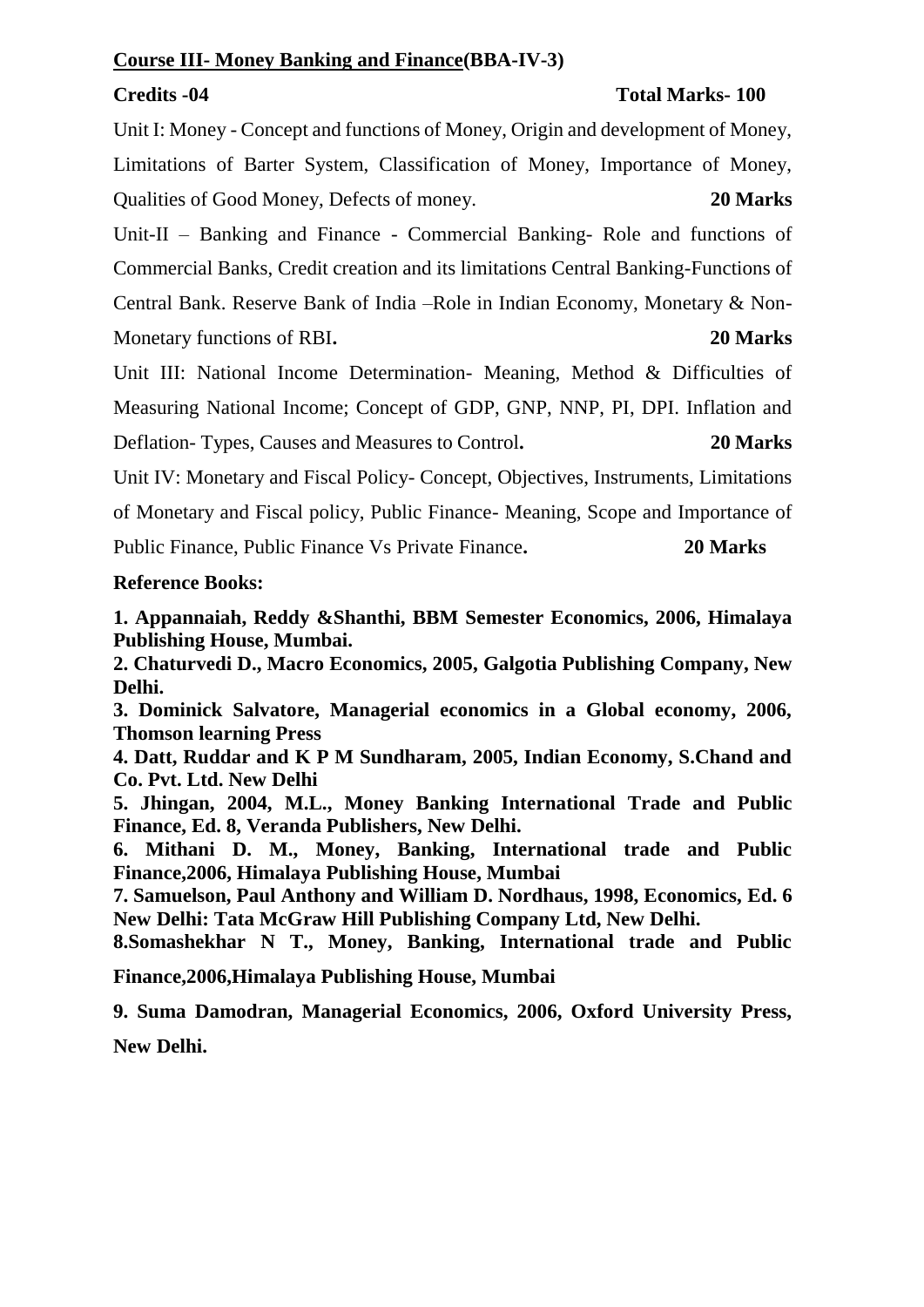## **Course IV - Business Ethics and Corporate Governance(BBA-IV-4)**

## **Credits -04 Total Marks-100**

Unit I: Business Ethics: Introduction, Concepts and theories - Introduction, definitions, need for Business ethics, Values and morals, Management and ethics, Normative Theories, – Gandhian Approach, Friedman"s Economic theory.

## **20 Marks**

Unit II : Business, Organisational Ethics & CSR - The Indian Business scene, Ethical Concerns, Global trends in business ethics, Business ethics rating in India, Organisational culture, Types of Organizations, Advantages of Corporate code of ethics, Formulating & implementing professional ethics code;

## **20 Marks**

Unit III : Corporate Governance, Globalisation & Business ethics - Introduction, systems of corporate governance, Factors facilitating Globalisation, Impact of globalization on Indian corporate and social culture, Advantages and disadvantages of MNC"s to the Host Country, International codes of Business Conduct, Whistle blowing and its codes. **.** 

## **20 Marks**

Unit IV: Environment Ethics, Marketing Ethics & Ethics in HRM – India's Environment Policy, Environment Risk Management, Environment Audit, Areas in Marketing Ethics, Ethics in HRM, Role of HRM in creating an ethical organisation**.** 

## **20 Marks**

## **Suggested Readings:**

**1. Business Ethics – Concept & Practice - B. H. Agalgatti & R. P. Banerjee – (Nirali Publication) 2. Ethics in Business & Management - R. P. Banerjee (Himalaya Publication)**

**3. Business Ethics. by Crane – Pub. By Oxford Press**

**4. Corporate Governance & Business Ethics – (Text & Cases), U. C. Mathur, Macmillan India, Ltd.**

**5. Business Ethics, C S V Murthy, Himalaya Publishing House**

**6. Business Ethics & Corporate Governance, by A.C.Fernando**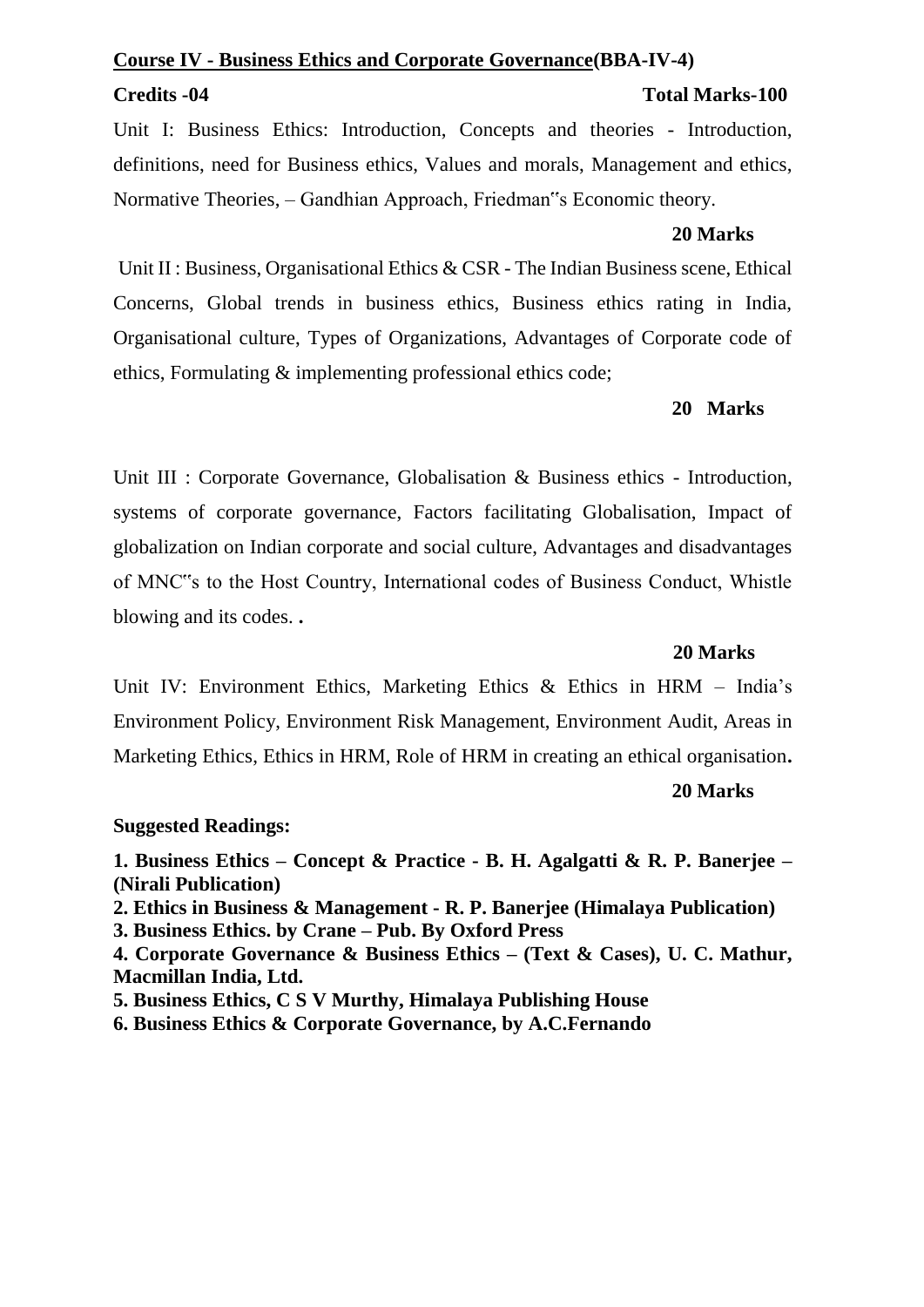#### **Semester-5**

#### **Credits -04** Total Marks 200

#### **Course I- Company Law (BBA-V-1)**

**UNIT – I-** Background of New Company Act 2013, Corporate Personality – Company, Meaning of Company, Characteristics of a Company, Lifting of Corporate Veil, Kinds of Company- Private Company, Public Company, Company limited by Share, Company Limited by guarantee, Unlimited Company, Association not for profit, Government Company, Foreign Company, Holding and Subsidiary and associate company with features of all kinds of company, Promotion and incorporation of company- stages in formation and incorporation of company, registration and commencement of business, Certificate of Incorporation **. 20 Marks**

**UNIT – II-** Memorandum of Association- Meaning, Definition, Importance and Content of Memorandum of Association, Articles of Association – Meaning, Definition, Importance and content of Articles of association, Private Placement and Prospectus: Meaning and definition of private placement and prospectus, public offer, types of prospectus- Deemed prospectus, Shelf prospectus, Red Herring Prospectus, Abridge prospectus, Misrepresentation in prospectus, Consequences of misrepresentation and remedies for misrepresentation in prospectus. **. 20 Marks**

**UNIT- III-** Share and share capital- Meaning and nature of capital and share capital, kinds of share- equity, preference, sweat equity, bonus, employee stock option scheme, and Right issue, Debt Capital (Borrowing and Debenture)- Meaning and nature of debt and debt capital, Types of different types of borrowing, Difference between- Share and debenture, owned capital and debt capital, Depositories and dematerialization of securities- meaning and nature of depositories, procedure of dematerialization of securities.

#### **20 Marks**

**UNIT – IV-** Membership in a company – Meaning of shareholder and member, distinction between shareholder and member, kinds of member, Procedure to become member and shareholder of a company, Concept of Transfer and Transmission of Securities (Share and Debenture) Directors – Meaning, Appointment, Power and Duties, Managing Director and Whole Time Director – Appointment and Qualification. **. 20 Marks** 

#### **Reference Books:**

- 1. Company Law By Ashok K. Bagrial:, Vikas Publication House
- 2. Company Law And Practice, Ratan Nolakha: Vikas Publication House
- 3. Business Law Including Company Law, Gulshan, S S and Kapoor, G K , New Age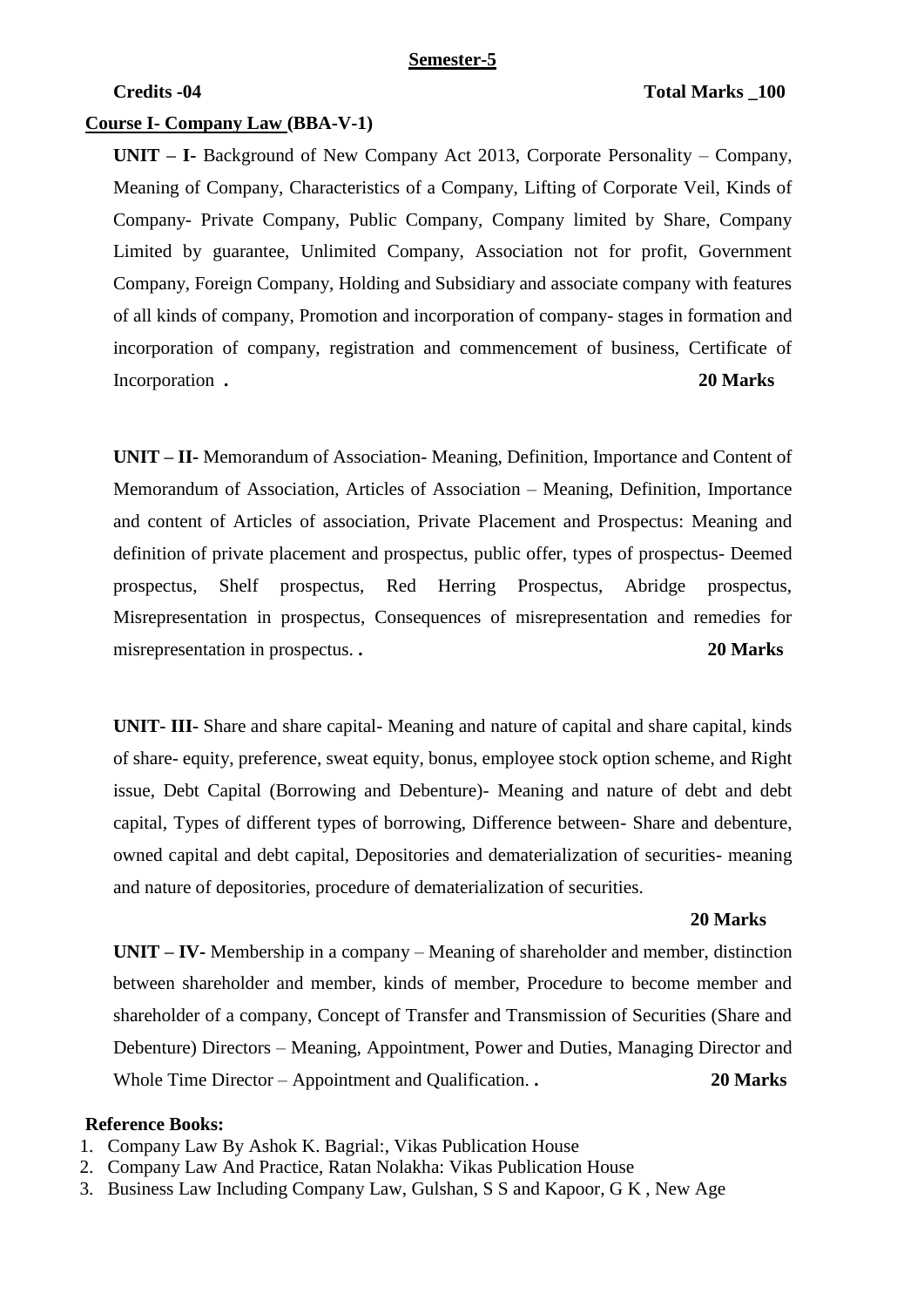International (P) Ltd., Publishers.

- 4. Company Law A comprehensive Textbook on New Companies Act 2013 , Kapoor G.K. and Dhamija Sanjay: Tazman Publication
- 5. Company Law & Secretarial Practice- Appannaian Reddy, Prabhudev, Himalaya Publishing House
- 6. Faroq Haque Company Law., Sheth Publishers Pvt. Ltd. Mumbai
- 7. Company Law Dr. A . Shende, Dr. R. Ingole, Anuradha Prakashan, Nagpur
- 8. Company Law and Secretarial Practice- Dr. R.K. Nelakha, Ramesh Book Depot, Jaipur, New Delhi.
- 9. Secretarial Practice & Company Law- Arunkumar, Rachana Sharma- Atlantic Publishers and **Distributors**
- **10.** A Text Book of Company Law & Corporate Law P.P.S.Gogna, S. Chand Publishing.

### **Course II -Principles of Operations Management(BBA-V-2)**

### **Credits -04 Total Marks -100**

Unit I: Introduction to Operations Management: Introduction to Operations Management, its Nature, Scope, Importance and Functions. Difference between production, manufacturing and service. Concept and types of production, mass, job-based, batch and assembly line production system. Types of services. **.** 

#### **20 Marks**

Unit II: Facilities and Production Planning : Factors affecting plant location, types of plant layouts – product layout, process layout, fixed position layout, cellular layout, types of service layouts. Concept of production planning, definitions of capacities, master production schedule, material planning. Introduction to maintenance. 20 Marks

Unit III: Material Management: Scope of materials management, Purchase and Stores Functions, Introduction to warehouse management, Concept of Lead time, re-order level, minimum and maximum stock, Basic concepts of Inventory management, inventory costs, ordering and carrying cost.

#### **20 Marks**

Unit IV: Quality Management and Productivity: Introduction to quality, dimensions of quality, concept of product, process and service quality. Introduction to Quality Management System, concept of TQM, ISO, Kaizen, Quality circles, Six- sigma. Concepts of productivity, machine, labour and cost productivity**. 20 Marks**

#### **Reference Books:**

**1. Operations Management by Shridhar, Himalaya Publishing House**

**2. Operations Management Nair: TMH**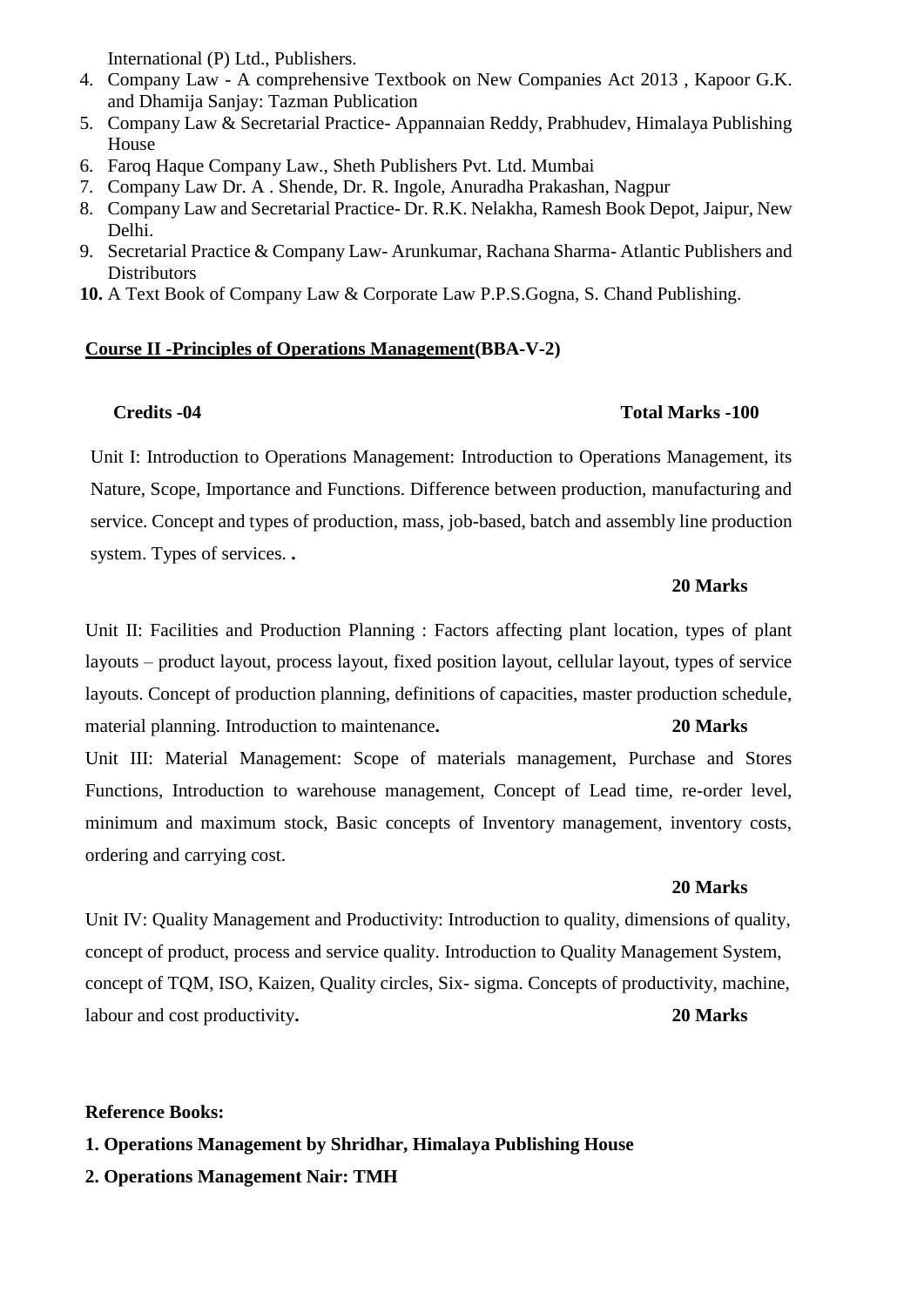**3. Production and Operations Management, Adam & Ebert, Prentice Hall India 4. Operations Management by Chary ,Mcgraw Publications, 4th edition. 5. Production and Operations Management, K.Aswathappa&K.ShridharaBhat, Himalaya Publication 6. Production and Operations Management, R.Panneerselvam, 3rd Edition, Eastern**

#### **Course III - Research Methodology (BBA-V-3)**

#### **Credits \_04 Total Marks \_100**

Unit I: Introduction - Meaning, Objectives and Types of research, Research Approach, Research Process, Relevance & scope of research in management. Research Design - Features of good Design, Types of Research Design, **. 20** 

#### **Marks**

Unit II: Sampling Design - Steps in sample Design, Characteristics of a good sample Design, Probability & Non Probability sampling. Hypothesis – Meaning, Types, Process, Formation of Hypothesis, Testing of Hypothesis**. 20** 

### **Marks**

Unit III: Measurement & scaling techniques - Errors in measurement. Test of sound measurement, Scaling and scale construction technique. Attitude Measurement and Scales: Introduction to attitude - Various Methods to measure attitude. **. 20** 

### **Marks**

Unit IV: Methods of data collection - Primary data – questionnaire and interviews; Collection of secondary data. Interpretation of data - Techniques of Interpretation, Report writing, Layout of a project report, preparing research reports**. 20** 

### **Marks**

#### **Reference Books:**

- **1. Research Methodology – C.R. Kothari**
- **2. Business Research Methods – Naval Bajpai**
- **3. Business Research Methodology – J K. Sachdev**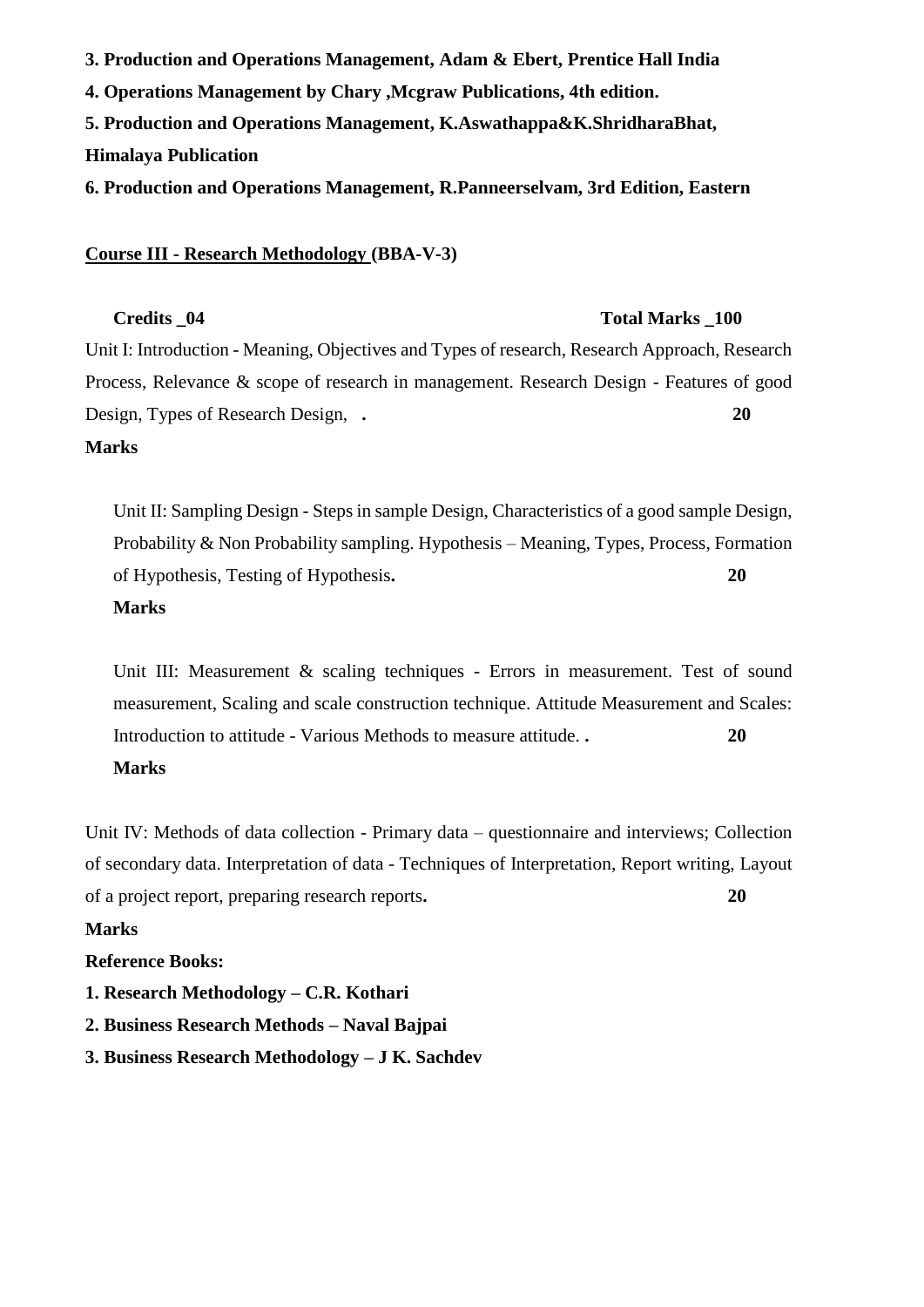#### **Credits \_04 Total**

#### **Marks-100**

Unit I: Entrepreneur & Entrepreneurship: Evolution of the concept of Entrepreneurs, Characteristics of an Entrepreneur, Distinction between an entrepreneur and a manager; functions of an entrepreneur, types of entrepreneurs, concept of entrepreneurs; growth of entrepreneurship in India, role of entrepreneurship in economic development,.

#### **20 Marks**

Unit II: Entrepreneurial growth: Factors - Economic factors, non-economic factors, Government actions; Entrepreneurial competencies –meaning, major competencies, developing competencies; Entrepreneurship Development Programs (EDPs) - Need, objectives, course content of EDPs, phases of EDPs, evaluating EDPs. **.** 

#### **20 Marks**

Unit III: Small Enterprises: An introductory framework: Definition, characteristics, relationship between small and large units, rationale, objectives, scope, opportunities for entrepreneurial career, problems of SSIs; Project Identification and Selection (PIS) - Meaning of project, project identification, project selection, contents of project reports, formulation of project reports; Project Appraisal - Concept, methods, economic analysis, financial analysis, market analysis, technical feasibility, managerial competence.

#### **20 Marks**

Unit IV: Institutional & financial support to Entrepreneurs: Need for institutional support, various institutions supporting entrepreneurship in India – MIDC, MSME, MCED, DIC, SSIB, MSSIDC, BIFR; Financial support to entrepreneurs: Commercial banks, other financial institutions – IDBI, IFCI, SFCs, SIDBI, venture capital. **. 20 Marks** 

#### **Reference Books:**

**1. Entrepreneurship 6 th edition. Robert D Hisrich , Tata McGraw-Hill.**

**2. Kuratko- Entrepreneurship – A Contemporary Approach, (Thomson Learning Books)**

**3. Small-Scale Industries and Entrepreneurship. Desai, Vasant (2003). Himalaya Publishing House, Delhi.**

- **4. S.S. Khanka – Entrepreneurial Development (S. Chand & Co.)**
- **5. Exploring Entrepreneurship, Blundel& Lockett, Oxford University Press**
- **6. Entrepreneurship, Roy, Oxford University Press**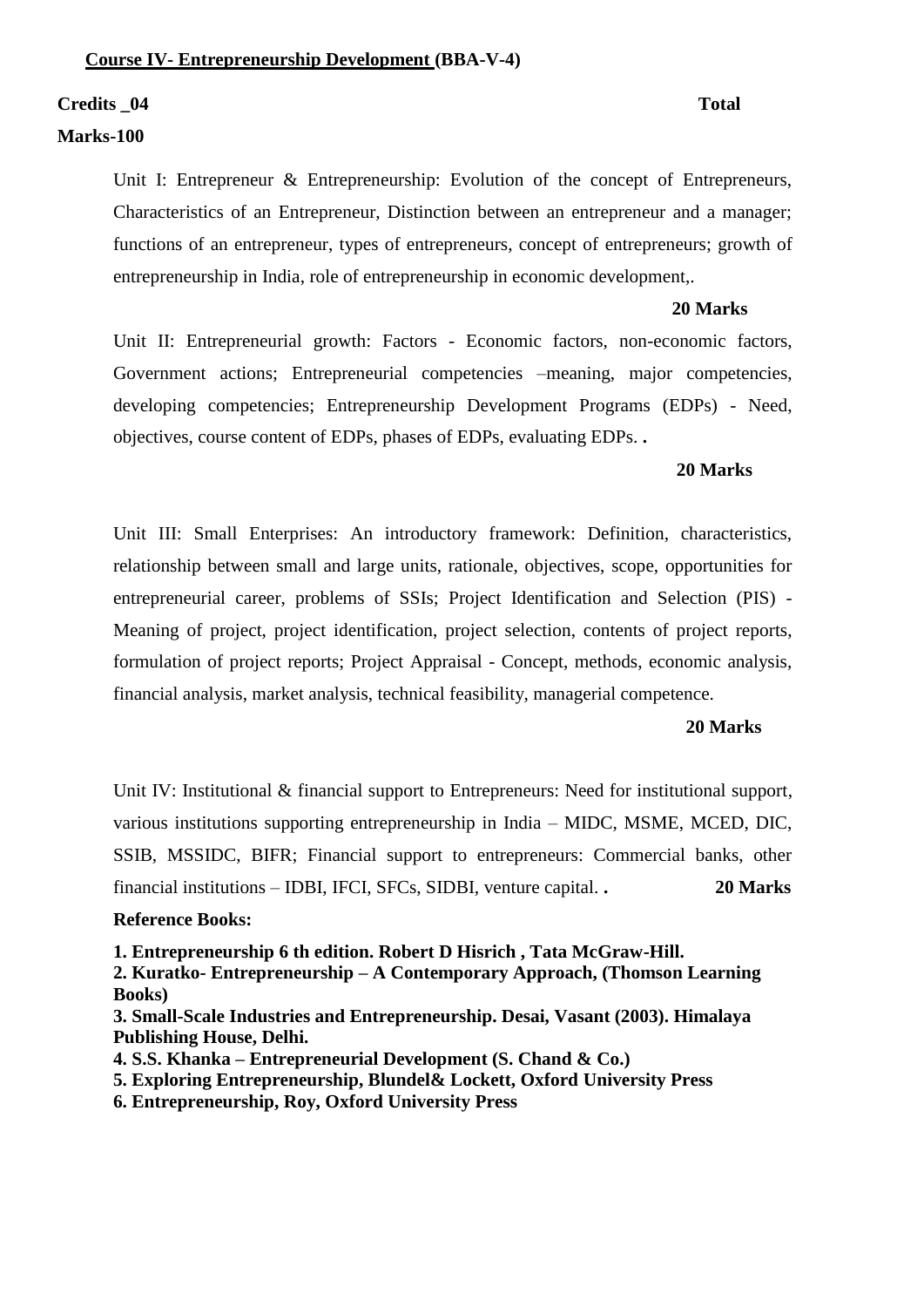### **Semester VI**

### **Elective-1 BBA VI-1**

### **Elective -2 BBAVI-2**

#### **Elective- A- Marketing Management**

#### **Course III - Fundamentals of Marketing Management**

Unit – I: Integrated Communication Mix (IMC) -meaning, importance; Communication meaning, importance, process, communication mix-components, role in marketing**, 20 Marks** 

Unit – II: Branding - meaning, brand recall, brand positioning. Importance of branding and advertising. Digital Marketing – Scope and Importance, Search Engine Optimisation (SEO), Out of home (OOH). **20 Marks**

Unit – III: Sales Organisation and Relationship : Purpose of sales organization, Types of sales organization structures, Sales department external relations, Distributive network relations.

#### **20 Marks**

Unit – IV: Concept of services - Nature & characteristics of services, Marketing Mix and strategies in Service Marketing, Product decisions, pricing strategies, Promotion of services, Placing or Distribution methods of services, Service vision & Strategies: Includes Advertisements, Branding, Packaging of Services**. 20 Marks**

#### **Reference Books:**

- **1. Marketing Mgt. by Philip Kotler (PHI)**
- **2. Marketing Management by Rajan Saxena, Tata McGraw Hill, Education**
- **3. Service Sector Management by S M Jha**
- **4. Sales Management - Cundiff, Still, Govoni**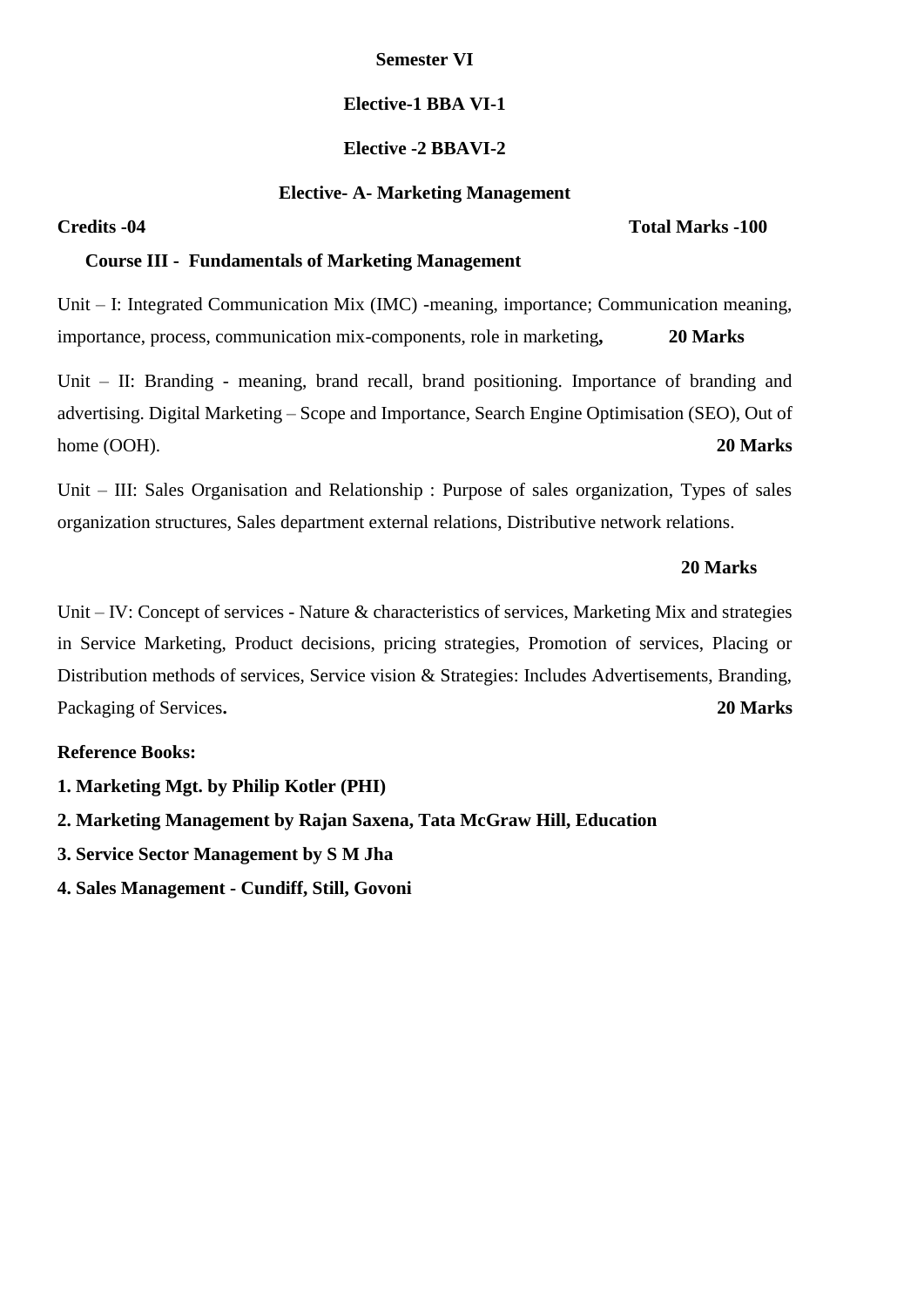Unit – I : Sales Management : - Evolution of sales function, Objectives of sales management positions, Functions of Sales executives, Relation with other executives, Salesmanship : Theories of personal selling, Types of Sales executives, Qualities of sales executives, Prospecting, preapproach and post-approach, Organising display, showroom & exhibition **20 Marks**

Unit – II: Distribution network Management: Product Distribution Channel & Types of Marketing Channels, Factors affecting the choice of channel, Types of middleman and their characteristics, Wholesale and Retail, Supply Chain Management (SCM) and introduction to Supply Chain Management, Various types of Warehousing and transportation facilities. **20 Marks**

Unit – III: Service Quality - Impact of service Quality, Approaches to service Quality, Ten original dimensions of Service Quality, How to improve service Quality, Service quality information systems, Benchmarking and certification. Marketing challenges in services business; Classification of services; End user, Profit orientation, Services tangibility, People based services, Expertise. Role of IT in service industry**. 20 Marks**

Unit – IV: Customer Retention & Relationship Marketing: CB-Services, Facts & Importance of CB in services, Evolution of Relationship Marketing, Enhancement of Internal & External relationships, Customer Retention (Operations, Delivery System). Various types of services offered to customers – hotel, hospital, transport, insurance, banking and education.

**20 Marks**

#### **Reference Books:**

- **1. Marketing Mgt. by Philip Kotler (PHI)**
- **2. Marketing Management by RajanSaxena, Tata McGraw Hill Education**
- **3. Service Sector Management by S M Jha**
- **4. Sales Management - Cundiff, Still, Govoni**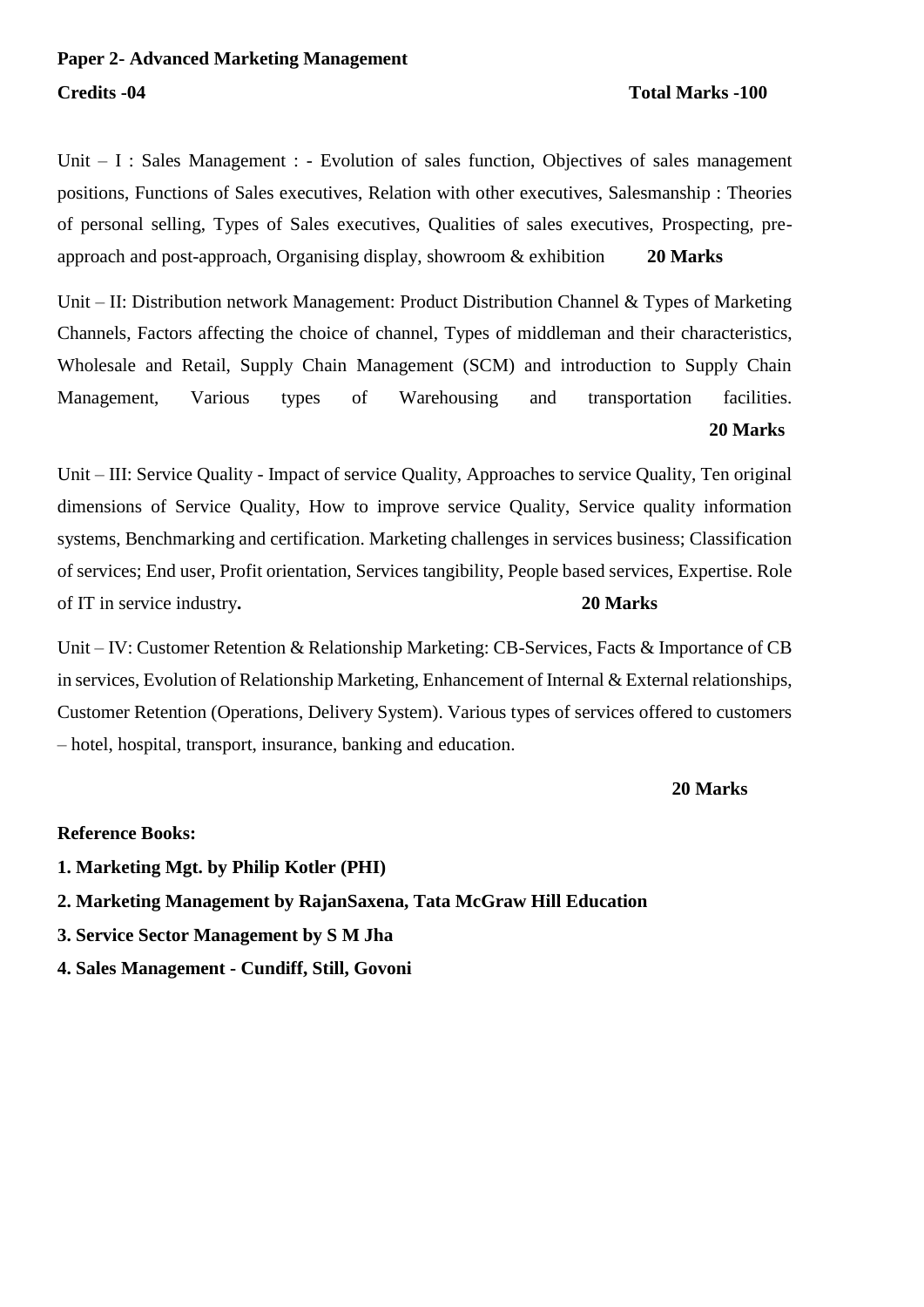## **Course II - Fundamentals of Business Finance**

Unit –I: Mathematics of Finance – Concept of Time Value of Money, Compounding and Discounting of single cash flow, series of cash flow and annuity. Simple problems based on Time Value of Money **20 Marks 20 Marks** 

Unit –II: Capital Budgeting - Premises of Capital Budgeting Decisions, Tools in Capital Budgeting, Pay Back Period, Average Rate of Return on Investments, Net Present Value, IRR.

#### **20**

### **Marks**

Unit –III: Dividend decision and Management of Earnings - Relevance approach of dividend valuation models, Irrelevance approach of dividend valuation models, Stability of dividend, Factors determining dividend decisions. 20 Marks **20 Marks** 

Unit IV: Corporate Restructuring - Reasons & drivers of corporate restructuring, Methods of restructuring- mergers (types of merger), takeovers, acquisitions (Types of Takeover/ acquisition), divesting/ demerger, spin-off, split **ups 20 Marks**

### **Simple Numerical will be based on Unit I, II and III only.**

**Reference Books:**

**1) Financial Management by Ravi Kishore, Taxmann Publications Pvt Ltd**

**2) Financial Management – I M Pandey – S. Chand & Co. Pvt. Ltd. (Old editions in Vikas Publications)**

**3) Financial Management , Theory, Concepts and Problems by Dr. R. P. Rustagi, Taxmann Publications Pvt Ltd**

**4) Financial Management, Text, Problems and Cases, by M Y Khan and P K Jain, McGraw-Hill Publications**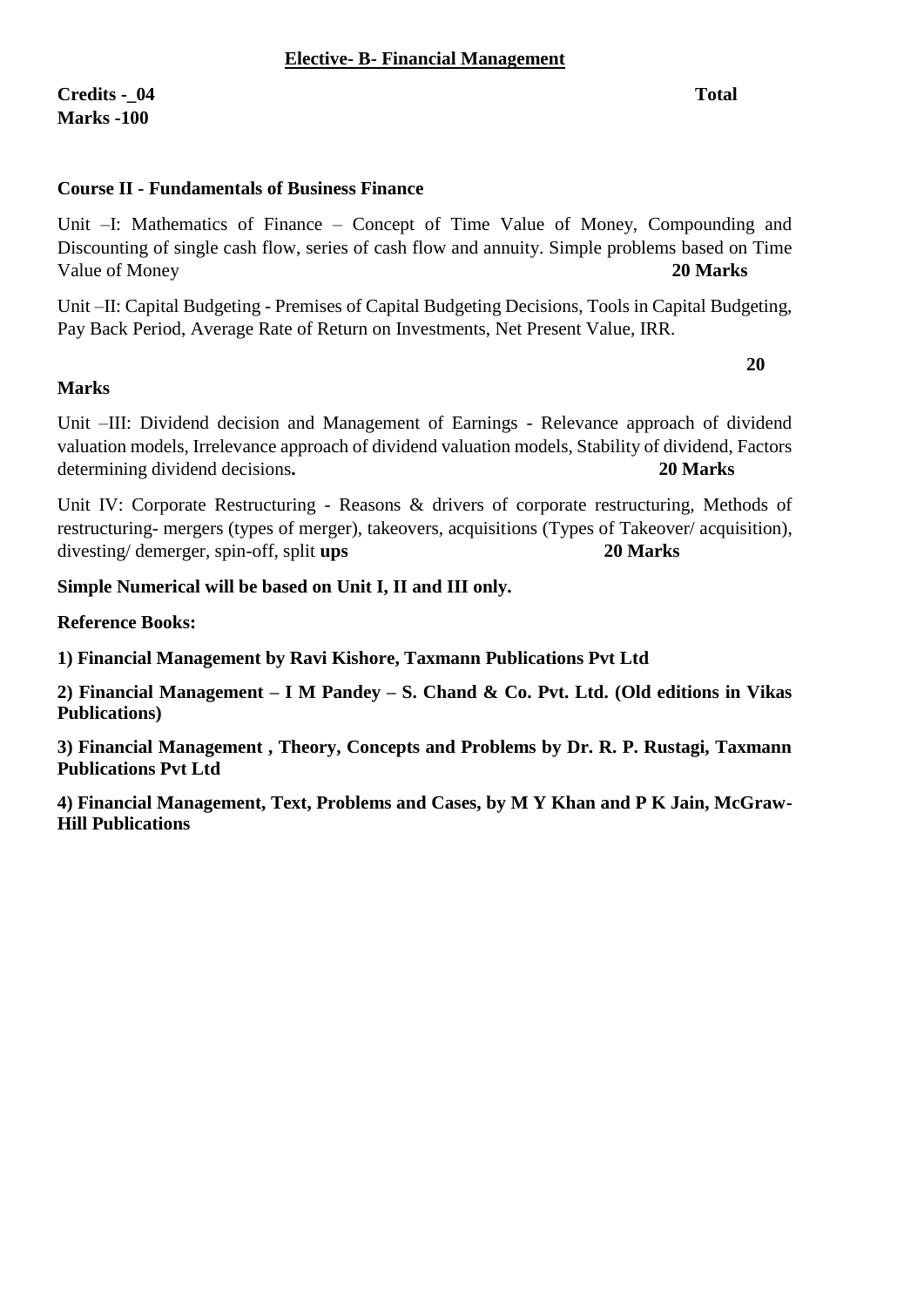### **Paper 2- Advanced Financial Management**

### **Credits- 04 Total Marks -100**

Unit –I: Banking Services and Operations -Definition of banks, Functions of Commercial Banks, Banking Structure in India, Role of RBI vis-a-vis other commercial banks, Introduction to Bank Deposits, Types of Deposit Accounts, KYC **20 Marks**

Unit –II: Insurance Services - Concept of insurance, principles of insurance, Traditional and Unit linked policies, individual and group policies, Different type of insurance products – whole life products, term assurance annuities, and endowment, Medi-Claim and health insurance products.

### **20 Marks**

Unit –III: Mutual Funds – Organization Structure, Classification of Funds –Types of Funds – Equity Funds, Debt Funds, Liquid Funds, Balanced Funds, Monthly Income Plans, ETFs, Commodity Funds, Fund of Funds, Sectoral Funds, ELSS; Calculation of NAV; Systematic Investment Plans; Concept of Cost Averaging and Value Averaging. **20 Marks**

Unit IV: Capital Market - Introduction to Capital Markets, Structure of Capital Market, Primary and Secondary Market, Stock Exchanges in India- BSE, NSE, OTCEI, ICSEI, Functions of Stock Exchange, SEBI and Role of SEBI in Capital Market**. 20 Marks**

### **Reference Books:**

**1) Indian Financial System by Bharti V Pathak Pearson Publications**

**2) Indian Financial System by M Y Khan McGraw-Hill Publications**

**3) Financial Markets and Services , Gordon and Natrajan, Himalaya Publications**

**4) Financial Services, SandeepGoel, PHI Publications**

**5) Know Your Bank (volume I to VI) published by IIBF** 

**6) Life and Health Insurance, 13th Edition by Kenneth Black Jr., Harold D. Skipper Jr., PHI Publications**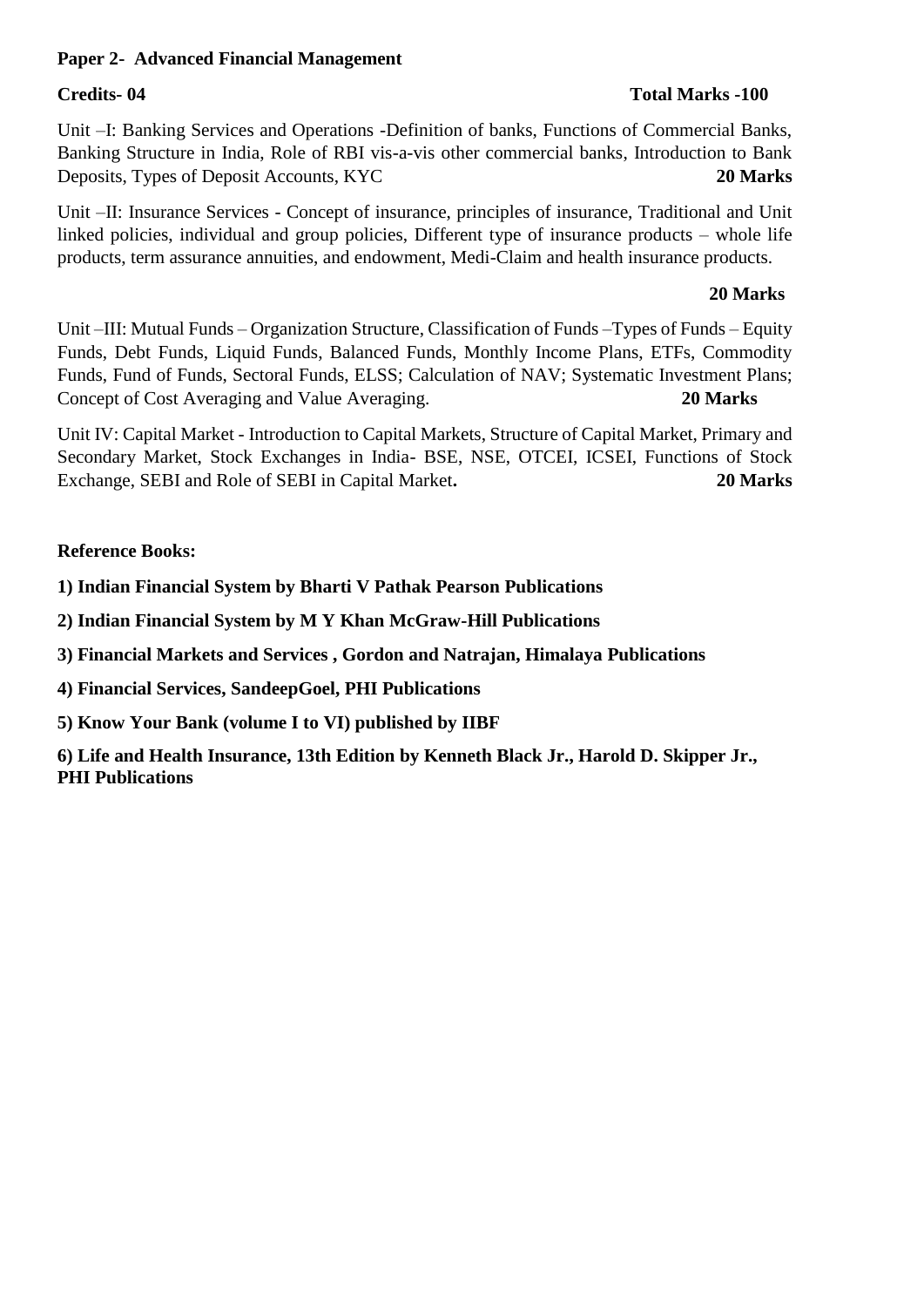### **Elective - Fundamentals of Human Resource Management**

Unit 1 : Introduction: Concept, HRM ; Evolution of HRM; Challenges of HRM; Role of Human Resource Management in strategic management, Characteristics of Workforce today**.** 

### **20 Marks**



Unit 4 : Legal Aspects :Introduction to Provident Fund Act, Employee State Insurance Corporation Act, Minimum Wages Act, Industrial Relations Act, Industrial Dispute Act.

### **20 Marks**

### **ReferenceBooks :**

- **1. Dr. S S Khanka : Human Resource Management,**
- **2. Aswathappa, K.; Human Resource and Personnel Management (Text and Cases), Tata**
- **3. Rao,V S P,Human Resource Management, Text and Cases**
- **4. Dessler,Gary; Human Resource Management; Prentice Hall**
- **5. SubbaRao, Personnel and Human Resources management, HPH.**
- **6. SeemaSanghi , Human Resource Management**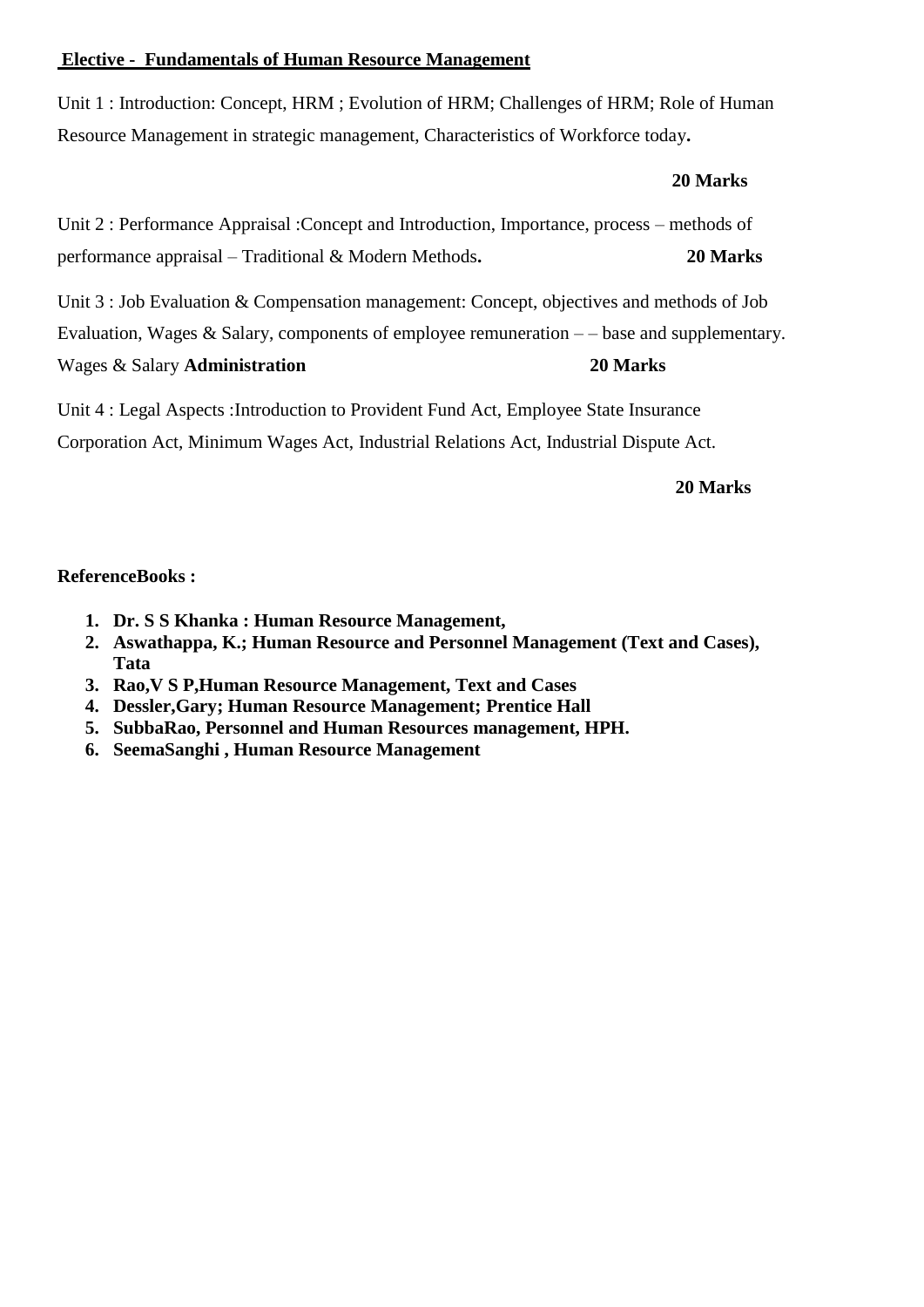#### **Paper 2 – Advanced Human Resource Management**

#### **Credits-0 4 Total Marks -100**

Unit 1 : Job Analysis, Job Design & Job Evaluation: Job Analysis & Design - Job Analysis – Meaning, Uses, Competency approach to job analysis, Job Description, Job Specifications & Role Analysis, Factors affecting Job Design, Techniques of Job Design, Cases and Exercises in understanding Job Analysis. Job Evaluation –Concept, objective & methods. **20 Marks**

Unit 2:Performance Appraisal: Nature, Objectives of Performance Appraisal, Performance Planning and Potential Appraisal, Pitfalls of Appraisal, Praise and Recognition; Rewards and Incentives; Promotions. HR Records, MIS HR Reports, HR Formats – Personnel Files, Attendance, Leave, Medical Records. **20 Marks** 

Unit 3 : Industrial Relations :Nature, Concept, scope, objectives & significance of Industrial Relations, Trade unions, Functions of Trade Unions - Forms of collective bargaining - Workers" participation in management, Nature & causes of Industrial Dispute and Settlement of Industrial Disputes. **20 Marks**

Unit 4 : Ancillary Topics: Goal Setting, Promotions and Transfers; Separations- Retirement, VRS, Deputation, Death, Retrenchment, Pink Slips, Competency Mapping, Employee Manual / PPP Handbook. Concept of Retention and Attrition. Online recruitment; Employee referrals; Recruitment process outsourcing Head hunting; Downsizing; Voluntary retirement schemes (VRS) HR outsourcing, Job Rotation & Transfer **20 Marks**

#### **Reference Books :**

- **1. Dr. S S Khanka : Human Resource Management,**
- **2. Aswathappa, K.; Human Resource and Personnel Management (Text and Cases), Tata**
- **3. Rao,V S P,Human Resource Management,Text and Cases**
- **4. Dessler,Gary; Human Resource Management;Prentice Hall**
- **5. SubbaRao, Personnel and Human Resources management, HPH.**
- **6. SeemaSanghi , Human Resource Management**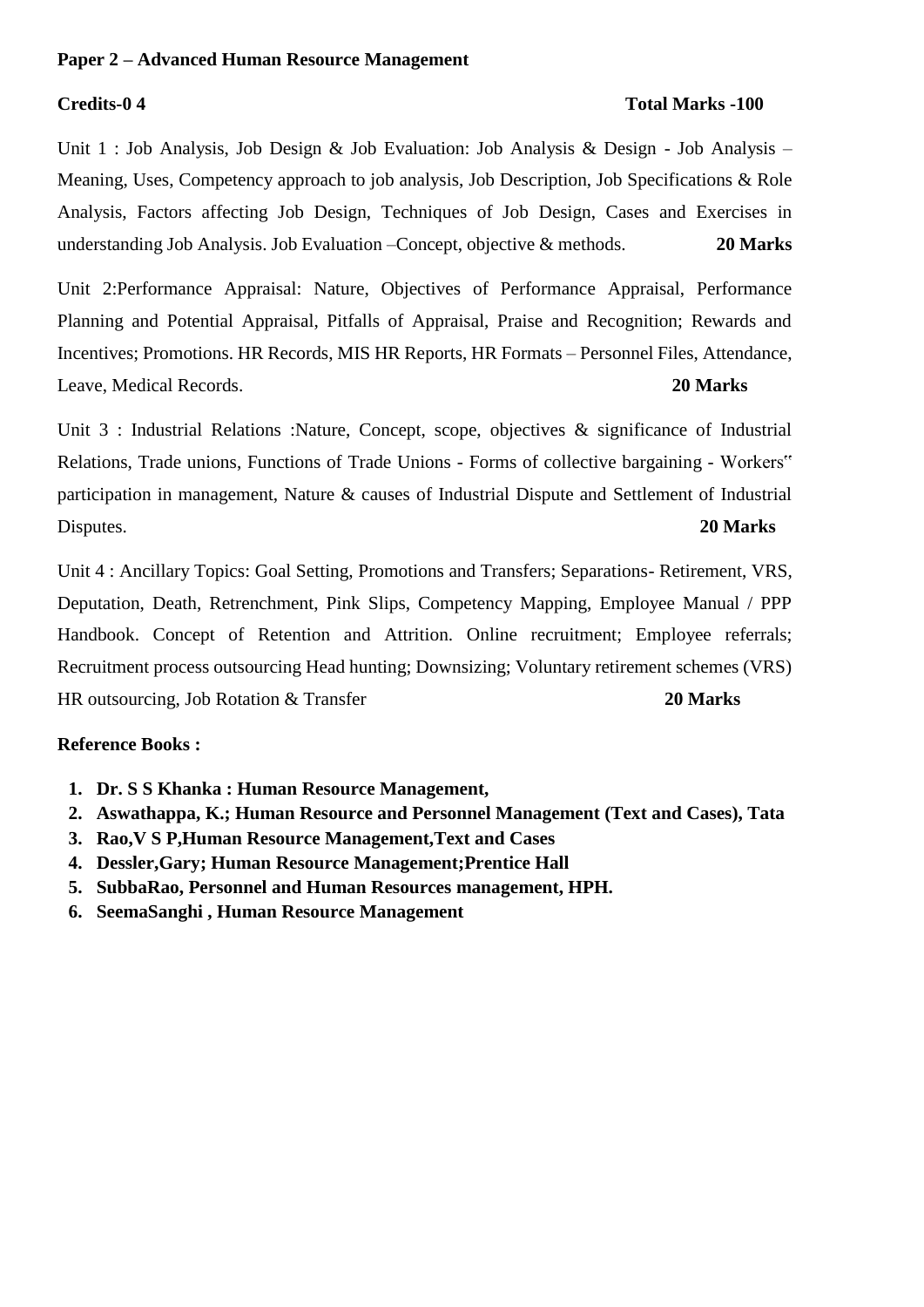#### **Elective- B- Financial Management**

### **Credits -\_04 Total Marks -100**

#### **Course II - Fundamentals of Business Finance**

Unit –I: Mathematics of Finance – Concept of Time Value of Money, Compounding and Discounting of single cash flow, series of cash flow and annuity. Simple problems based on Time Value of Money **20 Marks**

Unit –II: Capital Budgeting - Premises of Capital Budgeting Decisions, Tools in Capital Budgeting, Pay Back Period, Average Rate of Return on Investments, Net Present Value, IRR.

#### **20 Marks**

Unit –III: Dividend decision and Management of Earnings - Relevance approach of dividend valuation models, Irrelevance approach of dividend valuation models, Stability of dividend, Factors determining dividend decisions. 20 Marks **20 Marks** 

Unit IV: Corporate Restructuring - Reasons & drivers of corporate restructuring, Methods of restructuring- mergers (types of merger), takeovers, acquisitions (Types of Takeover/ acquisition), divesting/ demerger, spin-off, split **ups 20 Marks**

**Simple Numerical will be based on Unit I, II and III only.**

**Reference Books:**

**1) Financial Management by Ravi Kishore, Taxmann Publications Pvt Ltd**

**2) Financial Management – I M Pandey – S. Chand & Co. Pvt. Ltd. (Old editions in Vikas Publications)**

**3) Financial Management , Theory, Concepts and Problems by Dr. R. P. Rustagi, Taxmann Publications Pvt Ltd**

**4) Financial Management, Text, Problems and Cases, by M Y Khan and P K Jain, McGraw-Hill Publications**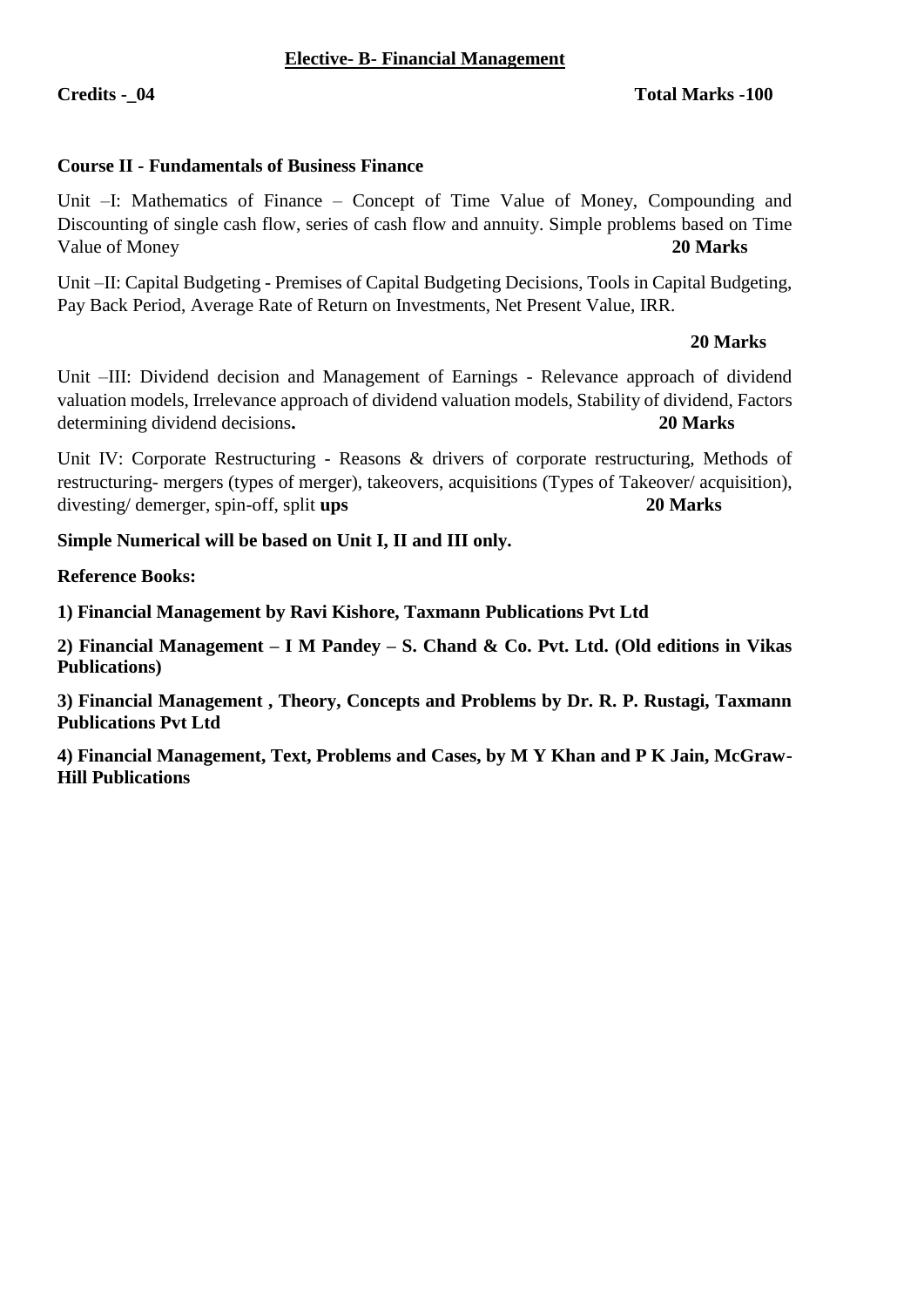### **Paper 2- Advanced Financial Management**

### **Credits- 04 Total Marks -100**

Unit –I: Banking Services and Operations -Definition of banks, Functions of Commercial Banks, Banking Structure in India, Role of RBI vis-a-vis other commercial banks, Introduction to Bank Deposits, Types of Deposit Accounts, KYC **20 Marks**

Unit –II: Insurance Services - Concept of insurance, principles of insurance, Traditional and Unit linked policies, individual and group policies, Different type of insurance products – whole life products, term assurance annuities, and endowment, Medi-Claim and health insurance products.

### **20 Marks**

Unit –III: Mutual Funds – Organization Structure, Classification of Funds –Types of Funds – Equity Funds, Debt Funds, Liquid Funds, Balanced Funds, Monthly Income Plans, ETFs, Commodity Funds, Fund of Funds, Sectoral Funds, ELSS; Calculation of NAV; Systematic Investment Plans; Concept of Cost Averaging and Value Averaging. **20 Marks**

Unit IV: Capital Market - Introduction to Capital Markets, Structure of Capital Market, Primary and Secondary Market, Stock Exchanges in India- BSE, NSE, OTCEI, ICSEI, Functions of Stock Exchange, SEBI and Role of SEBI in Capital Market**. 20 Marks**

### **Reference Books:**

**1) Indian Financial System by Bharti V Pathak Pearson Publications**

**2) Indian Financial System by M Y Khan McGraw-Hill Publications**

**3) Financial Markets and Services , Gordon and Natrajan, Himalaya Publications**

**4) Financial Services, Sandeep Goel, PHI Publications**

**5) Know Your Bank (volume I to VI) published by IIBF** 

**6) Life and Health Insurance, 13th Edition by Kenneth Black Jr., Harold D. Skipper Jr., PHI Publications**